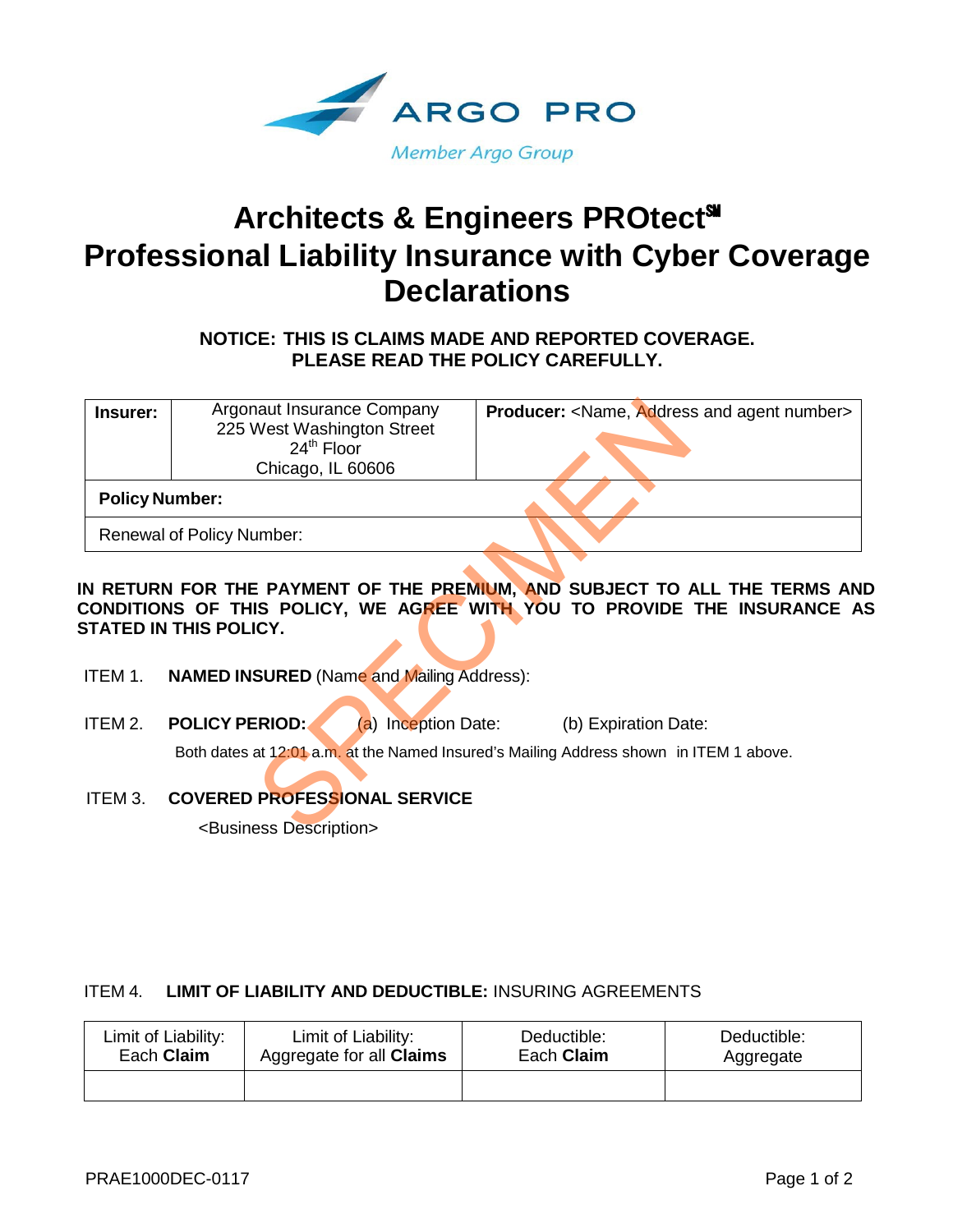# ITEM 5. **LIMITS OF LIABILITY AND DEDUCTIBLES:** SUPPLEMENTAL EXPENSES

| <b>Expense Event</b>                                    | Limit of Liability:<br>Each Expense Event | Limit of Liability:<br>Aggregate | Deductible:<br>Each Expense Event |
|---------------------------------------------------------|-------------------------------------------|----------------------------------|-----------------------------------|
| <b>Crisis Management</b><br><b>Expenses</b>             |                                           |                                  |                                   |
| Appearance at Proceedings                               |                                           |                                  |                                   |
| <b>Disciplinary Proceedings</b>                         |                                           |                                  |                                   |
| Subpoena Assistance                                     |                                           |                                  |                                   |
| ADA, FHA and OSHA Legal<br><b>Expense Reimbursement</b> |                                           |                                  |                                   |
| Supplementary Cleanup<br><b>Costs Coverage</b>          |                                           |                                  |                                   |

#### ITEM 6. **PREMIUM:**

# ITEM 7. **EXTENDED REPORTING PERIOD OPTION(S):**

| 12 months at | % of Full Annual Premium 24 months at | % of Full Annual Premium |
|--------------|---------------------------------------|--------------------------|
| 36 months at | % of Full Annual Premium 48 months at | % of Full Annual Premium |
| 60 months at | % of Full Annual Premium 72 months at | % of Full Annual Premium |

# ITEM 8. **RETROACTIVE DATE:**

## ITEM 9. **NOTICE TO THE INSURER:**

| sts Coverage                                                                              |                                                           |                                                                                               |                    |                                             |                                                                                   |
|-------------------------------------------------------------------------------------------|-----------------------------------------------------------|-----------------------------------------------------------------------------------------------|--------------------|---------------------------------------------|-----------------------------------------------------------------------------------|
| M 6.                                                                                      | <b>PREMIUM:</b>                                           |                                                                                               |                    |                                             |                                                                                   |
| M 7.                                                                                      |                                                           | <b>EXTENDED REPORTING PERIOD OPTION(S):</b>                                                   |                    |                                             |                                                                                   |
|                                                                                           |                                                           |                                                                                               |                    |                                             | 12 months at ____% of Full Annual Premium 24 months at ____% of Full Annual Premi |
|                                                                                           |                                                           |                                                                                               |                    |                                             | 36 months at ____% of Full Annual Premium 48 months at ____% of Full Annual Premi |
|                                                                                           |                                                           |                                                                                               |                    |                                             | 60 months at ____% of Full Annual Premium 72 months at ____% of Full Annual Premi |
| M 8.<br>M 9.                                                                              | <b>RETROACTIVE DATE:</b><br><b>NOTICE TO THE INSURER:</b> |                                                                                               |                    |                                             |                                                                                   |
|                                                                                           | <b>CLAIMS OR POTENTIAL CLAIMS</b><br>SEND TO:             |                                                                                               |                    | <b>ALL OTHER NOTICES</b><br><b>SEND TO:</b> |                                                                                   |
|                                                                                           | ARGO PRO US                                               |                                                                                               |                    | ARGO PRO US                                 |                                                                                   |
| Professional Liability - Claims<br>101 Hudson Street, Suite 1201<br>Jersey City, NJ 07302 |                                                           | Management Liability - Underwriting<br>101 Hudson Street, Suite 1201<br>Jersey City, NJ 07302 |                    |                                             |                                                                                   |
| [telephone number]                                                                        |                                                           |                                                                                               | [telephone number] |                                             |                                                                                   |
| [ email address ]                                                                         |                                                           |                                                                                               | [ email address ]  |                                             |                                                                                   |

# ITEM 10. **POLICY FORM AND ENDORSEMENTS ATTACHED AT ISSUANCE:**

Please see \_\_\_\_\_ for a complete list of forms.

# **THESE DECLARATIONS, TOGETHER WITH THE PROFESSIONAL LIABILITY POLICY COVERAGE FORM(S) AND ANY ENDORSEMENT(S), COMPLETE THE ABOVE NUMBERED POLICY.**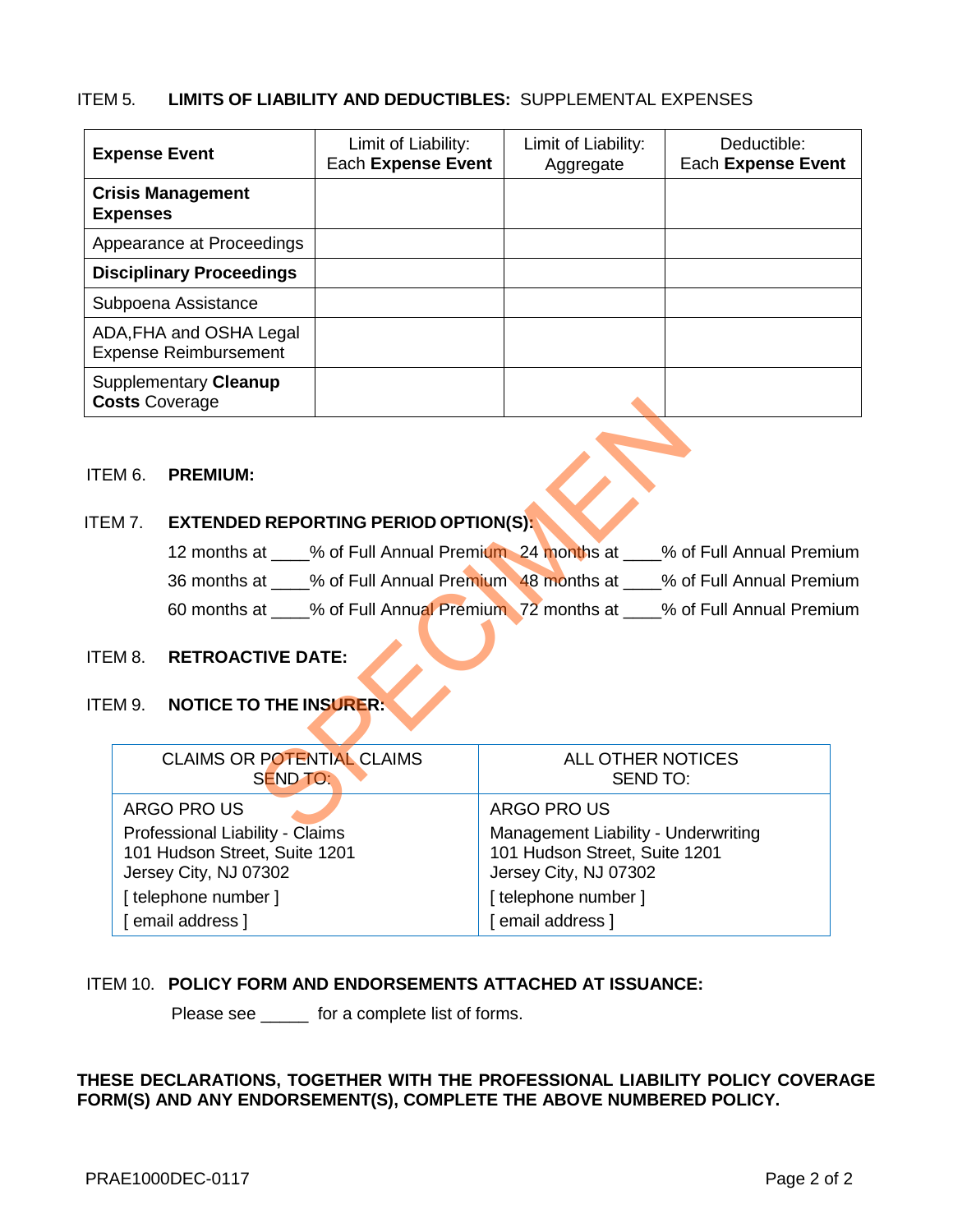# **Architects & Engineers PROtect**℠ **Professional Liability Insurance with Cyber Coverage**

**THIS IS CLAIMS MADE AND REPORTED COVERAGE. PLEASE READ THIS POLICY CAREFULLY.**

Various provisions in this policy restrict coverage. Read the entire policy carefully to determine rights, duties and what is and is not covered.

Words and phrases that appear in bold are defined and may be used in the singular or plural, as appropriate; please refer to Section III – Definitions.

In consideration of the payment of the premium, and in reliance on all statements made and information furnished to the **Insurer**, and subject to all of the terms and conditions of this policy (including all endorsements hereto), the **Insurer** agrees with the **Insured** to provide insurance as stated in this policy.

## SECTION I - COVERAGES

#### A. Insuring Agreements:

1. Professional Liability

The **Insurer** agrees to pay on behalf of the **Insured**, **Loss** in excess of the Deductible amount and up to the Limits of Liability shown in Item 4 of the Declarations; provided that such **Loss** results from a **Claim** first made and reported in writing during the **Policy Period** or Extended reporting Period, if applicable, arising out of a **Wrongful Act** committed before the end of the **Policy Period** and on or after the Retroactive Date, if any, shown in Item 8 of the Declarations.

2. Cyber Liability

The **Insurer** agrees to pay on behalf of the **Insured**, **Loss** in excess of the Deductible amount and up to the Limits of Liability shown in Item 4 of the Declarations; provided that such **Loss** results from a **Claim** first made and reported in writing during the **Policy Period** or Extended Reporting Period, if applicable, arising out of a **Privacy Breach**, **Security Event** or **Social Engineering Incident** taking place before the end of the **Policy Period** and on or after the Retroactive Date, if any, shown in Item 8 of the Declarations. SPECIMEN

3. Pollution Liability

The **Insurer** agrees to pay on behalf of the **Insured**, **Loss** in excess of the Deductible amount and up to the Limits of Liability shown in Item 4 of the Declarations; provided that such **Loss** results from a **Claim** first made and reported in writing during the **Policy Period** or Extended reporting Period, if applicable, arising out of a **Pollution Incident** occurring before the end of the **Policy Period** and on or after the Retroactive Date, if any, shown in Item 8 of the Declarations.

#### B. Supplemental Payments

These supplemental payments will be paid up to the amount shown in Item 5 of the Declarations and in addition to the applicable Limit of Liability shown in Item 4 of the Declarations.

#### 1. **Crisis Management Expenses**

The **Insurer** will reimburse the **Insureds**, in excess of the applicable Deductible shown in Item 5 of the Declarations, **Crisis Management Expenses** resulting directly from any **Wrongful Act, Privacy Breach**, **Security Event**, **Social Engineering Incident** or **Pollution Incident** that takes place during the **Policy Period**.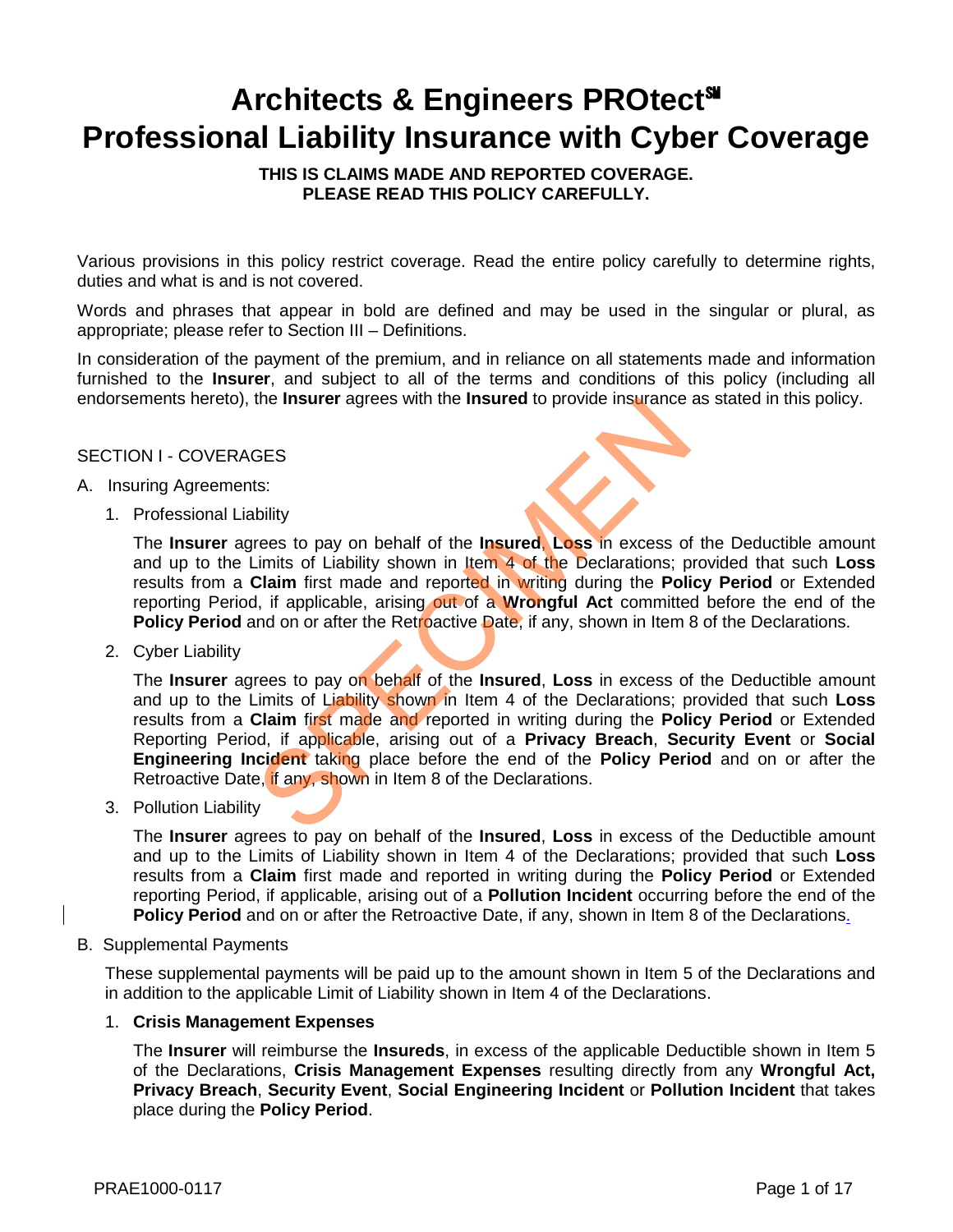## 2. Appearance at Proceedings

The **Insurer** will pay for loss of earnings for the **Insured's** attendance, at the **Insurer's** written request, at a trial, hearing, arbitration or mediation proceeding involving a **Claim** against any **Insured**. The maximum amount the **Insurer** will pay for any one or series of trials, hearings, mediation or arbitration proceedings arising out of the same **Claim** will not exceed \$500 per individual **Insured** for each day, or part thereof.

## 3. **Disciplinary Proceedings**

- a. If, during the **Policy Period**, a **Disciplinary Proceeding** is first brought against any **Insured**, the **Insurer** will reimburse the **Insureds** for reasonable and necessary legal fees and expenses that the **Insured** incurs in the defense of such matter. Such legal fees and expenses do not include any fines, penalties or restitution paid by the **Insured** as part of or to resolve a **Disciplinary Proceeding**.
- b. The **Insurer** will have no duty to defend the **Insured** in any such **Disciplinary Proceeding**.
- c. Any notice given to the **Insurer** by any **Insured** under this subsection will be deemed notice of **Potential Claim**.
- 4. Subpoena Assistance
- a. If, during the **Policy Period**, an **Insured** first receives a subpoena for documents or testimony arising out of **Professional Services** performed by any **Insured**, and the **Insured** requests the **Insurer's** assistance in responding to such subpoena, the **Insurer** will reimburse the **Insured** for reasonable and necessary: legal fees and expenses incurred to provide the **Insured** advice regarding the production of documents; costs incurred by the **Insured** to produce any documents in response to the subpoena; and legal fees and expenses to prepare the **Insured** for sworn testimony and to represent the **Insured** at the **Insured's** depositions; aim.<br>
stance<br>
Policy Period, an Insured first receives a subpoena for<br>
Society Period, an Insured first receives a subpoena for<br>
Societistance in responding to such subpoena, the Ins<br>
reasonable and necessary: legal tees a

provided that:

- (1) the subpoena arises out of a lawsuit to which the **Insured's** are not a party; and
- (2) the **Insureds** have not been engaged to provide advice or testimony in connection with the lawsuit and the **Insureds** have not provided such advice or testimony in the past.
- b. The **Insurer** has no duty to defend the **Insured** in connection with any such subpoena assistance. Compliance with a subpoena will not be considered a **Claim** or **Disciplinary Proceeding** under the policy and the coverage for any Subpoena Assistance is limited to that provided under this section.
- c. Any notice given to the **Insurer** by any **Insured** under this subsection will be deemed notice of **Potential Claim**.
- 5. ADA, FHA and OSHA Legal Expense Reimbursement

The **Insurer** will reimburse the **Insured** for legal fees and expenses up to the amount shown in Item 5 of the Declarations per **Policy Period** in responding to each regulatory or administrative action brought directly against the **Insured** by a government agency under the Americans with Disabilities Act of 1990 (ADA), the Fair Housing Act (FHA) or the Occupational Safety and Health Act (OSHA) provided that the regulatory or administrative action:

- a. is first commenced during the **Policy Period**; and
- b. arises out of the performance of **Professional Services** rendered on or after the Retroactive Date shown in Item 8 of the Declarations.

After the **Insurer** has paid up to the amount shown in Item 5 of the Declarations under this provision, any additional amounts the **Insurer** agrees to pay will be treated as **Defense Costs** and will be subject to the deductible for the **Policy Period** in which the action was first commenced.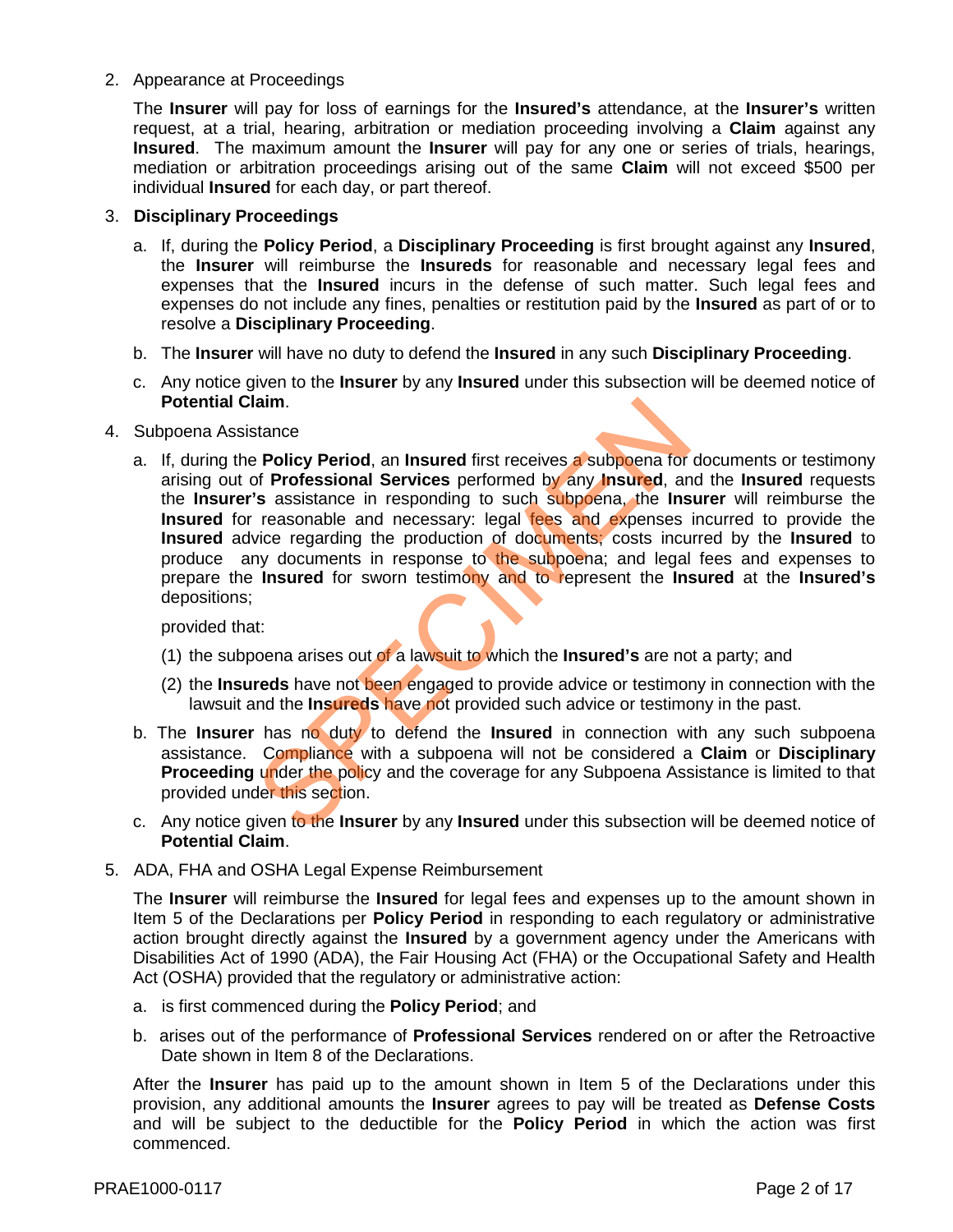The **Insurer** will not be responsible for the payment of any fines or penalties assessed.

Any notice given to the **Insurer** by any **Insured** under this subsection will be deemed notice of **Potential Claim**.

6. Supplementary **Cleanup Costs** Coverage

The **Insured** will reimburse the **Insured** for **Cleanup Costs** up to the amount shown in Item 5 of the Declarations per **Policy Period** resulting directly from a **Pollution Incident**.

In order for payment to be made under the coverage provided by this subsection, a **Pollution Incident** requiring **Cleanup Costs** must be first discovered and the **Insured's** request for such **Cleanup Costs** must be made to the **Insurer** in writing in accordance with the provisions of SECTION VI – GENERAL CONDITIONS, part B. Reporting and Notice.

## SECTION II – LIMITS OF LIABILITY AND DEDUCTIBLE

- A. Limits of Liability: Insuring Agreements A.1 Professional Liability, A.2 Cyber Liability and A.3 Pollution Liability
	- 1. Limit of Liability, each **Claim** under Insuring Agreements A.1, A.2 and A.3: The most the **Insurer** will pay for any **Loss** for each **Claim** covered by this policy under Insuring Agreements A.1, A.2 and A.3 is the amount shown for Limit of Liability in Item  $\overline{4}$  of the Declarations.
	- 2. Limit of Liability, aggregate for all **Claims** under Insuring Agreements A.1, A.2 and A.3: The most the **Insurer** will pay for all **Loss** for all **Claims** in the Aggregate covered by this policy under Insuring Agreements A.1, A.2 and A.3 is the amount shown in Item 4 of the Declarations.
	- 3. **Defense Costs** are part of and not in addition to the Limits of Liability. Payment of **Defense Costs** by the **Insurer** will reduce, and may exhaust, the Limits of Liability.
- B. Limits of Liability: Supplementary Coverages

Supplemental payments under Insuring Agreement B will be paid in addition to the policy Aggregate Limit of Liability shown in Item 4 of the Declarations.

- 1. Limits of Liability: **Crisis Management Expenses** The most this **Insurer** will pay for costs for **Crisis Management Expenses** covered under Insuring Agreement B.1 of this policy during the **Policy Period** from each **Wrongful Act, Privacy Breach**, **Security Event**, **Social Engineering Incident** or **Pollution Incident** and in the Aggregate are the amounts shown for **Crisis Management Expenses in Item 5 of the Declarations.** each Claim under Insuring Agreements A.1, A.2 and A.3<br>
Loss for each Claim covered by this policy under Insuring<br>
mount shown for Limit of Liability in Item 4 of the Declaratic<br>
aggregate for all Claims under Insuring Agr
- 2. Limits of Liability: Appearance at Proceedings: The most the **Insurer** will pay for costs for each such Appearance at a proceeding and in the Aggregate under Insuring Agreement B.2 during the **Policy Period** are the amounts shown in Item 5 of the Declarations.
- 3. Limits of Liability: Each **Disciplinary Proceeding**: The most the **Insurer** will pay for costs for each such **Disciplinary Proceeding** and in the Aggregate under Insuring Agreement B.3 during the **Policy Period** are the amounts shown in Item 5 of the Declarations.
- 4. Limits of Liability: Subpoena Assistance: The most the **Insurer** will pay for costs for each such subpoena and in the Aggregate under Insuring Agreement B.4 of this policy are the amounts shown in Item 5 of the Declarations.
- 5. Limits of Liability: ADA, FHA and OSHA Legal Expense Reimbursement: The most the **Insurer** will pay for costs for ADA, FHA and OSHA Legal Expense Reimbursement under Insuring Agreement B.5 during the **Policy Period** is the amount shown in Item 5 of the Declarations.
- 6. Limits of Liability: Supplementary **Cleanup Costs** Coverage: The most the **Insurer** will pay for costs for Supplementary **Cleanup Costs** Coverage Insuring Agreement B.6 during the **Policy Period** is the amount shown in Item 5 of the Declarations.
- C. Deductible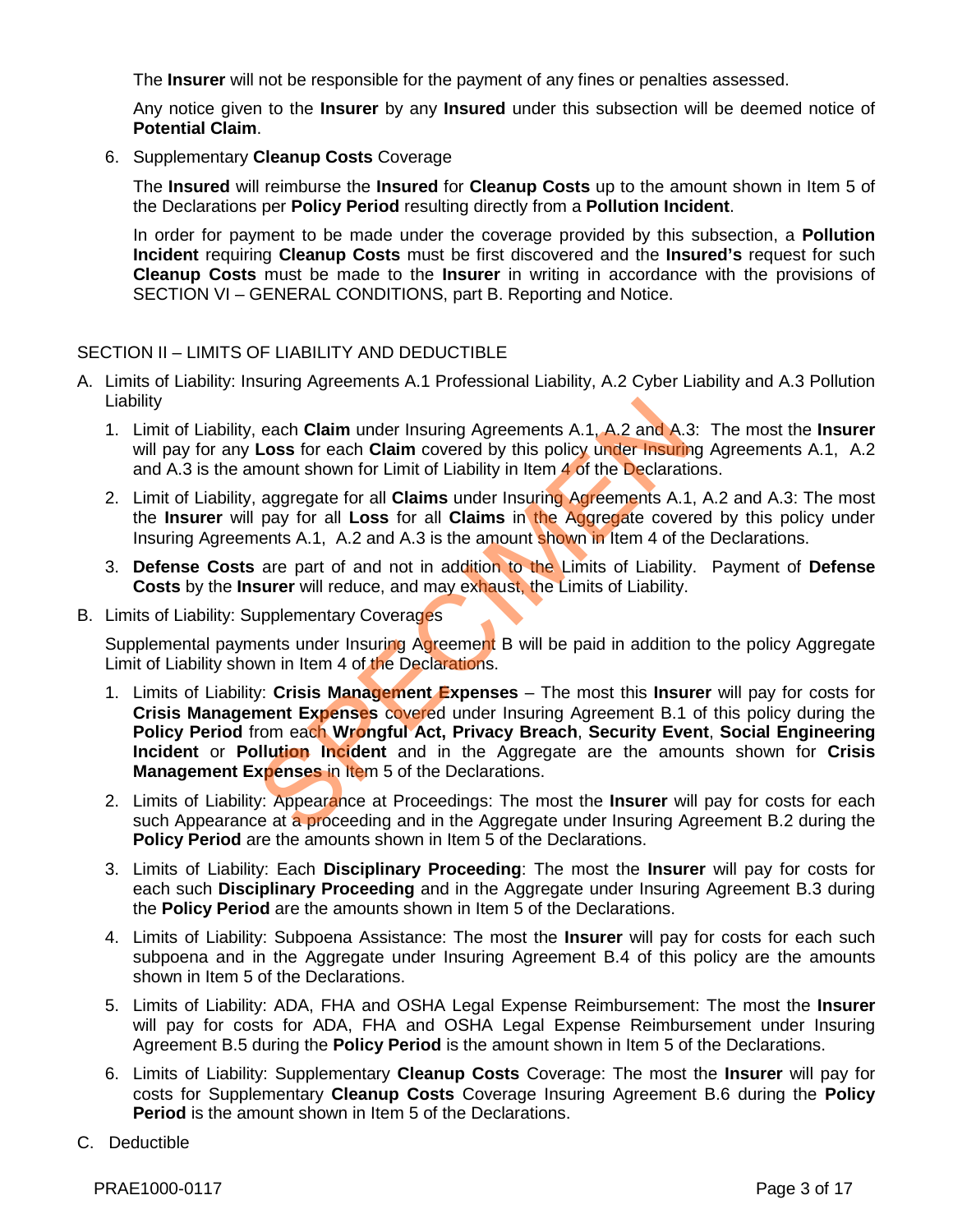- 1. Regarding the coverage provided by this policy under Insuring Agreements A.1 Professional Liability, A.2, Cyber Liability, and A.3. Pollution Liability, the Each Claim Deductible shown in Item 4 of the Declarations applies to each **Claim** and will be paid by the **Insured** as a condition precedent to payment of any **Loss** by the **Insurer**. The **Insured** must pay the applicable deductible for each **Claim** within 30 days of the **Insurer's** written request regardless of the number of **Claims** covered by this policy. Any Aggregate Deductible amount shown in Item 4 of the Declarations is the most the **Insured** will pay as a deductible for all **Claims** covered by this policy.
- 2. Regarding the coverage provided by this policy under Insuring Agreement B. Supplemental Coverages, the Each **Expense Event** Deductible shown in Item 5 of the Declarations applies respectively to each **Crisis Management Expense**, Appearance at Proceeding, **Disciplinary Proceeding**, Subpoena, ADA, FHA, OSHA Legal Expense or Supplementary **Cleanup Costs**  Coverage event and will be paid by the **Insured** as a condition precedent to payment of any **Loss** by the **Insurer**. The **Insured** must pay the applicable deductible for each **Claim** within 30 days of the **Insurer's** written request regardless of the number of **Claims** covered by this policy. Any Aggregate Deductible amount shown in Item 4 of the Declarations is the most the **Insured** will pay for all **Claims** covered by this policy.
- 3. The **Insured's** Deductible obligation for each **Claim** will be reduced by 50%, subject to a maximum aggregate reduction of all Deductibles for all **Claims** of \$25,000 if the **Insurer** agrees and the **Insured** consents to the final settlement of a **Claim** during a voluntary mediation. This reduction does not apply to any **Claim** resolved through court-mandated mediation or voluntary or involuntary arbitration. overed by this policy.<br>
Deductible obligation for each Claim will be reduced<br>
gate reduction of all Deductibles for all Claims of \$25,00<br>
d consents to the final settlement of a Claim during a vo<br>
not apply to any Claim re

## SECTION III - DEFINITIONS

- A. **Bodily Injury** means physical injury, sickness, disease or death of any person.
- B. **Claim** means any of the following arising from a **Wrongful Act**:
	- 1. a written demand received by any **Insured** for monetary, non-monetary or injunctive relief, including a written demand that the **Insured** toll or waive a statute of limitations;
	- 2. a civil proceeding against any **Insured** commenced by the service of a complaint or similar pleading;
	- 3. the institution of an arbitration, mediation, or other alternate dispute resolution proceeding against any **Insured**; or
	- 4. as respects Insuring Agreement A.2, a **Privacy Regulatory Action**.
- C. **Cleanup Costs** means expenses incurred in the investigation, evaluation, monitoring, testing, removal, containment, treatment, response, disposal, remediation, detoxification or neutralization of smoke, soot, fumes, acids, alkalis, toxic chemicals, asbestos, liquids or gases, waste materials or other irritants, contaminants or pollutants as a direct result of a **Pollution Incident**.

**Cleanup Costs** do not include any expenses detailed in the preceding paragraph incurred after the cleanup is deemed to be complete upon final approval from the supervising governmental authority.

- D. **Crisis Management Expenses** means reasonable and necessary expenses, including legal fees, approved by the **Insurer** in its sole discretion, to engage a public relations firm after an **Insured's Wrongful Act**, **Privacy Breach**, **Security Event**, **Social Engineering Incident** or **Pollution Incident**.
- E. **Defense Costs** means:
	- 1. reasonable and necessary fees, costs and expenses charged by any lawyer consented to or designated by the **Insurer** to defend any **Insured** against a **Claim**;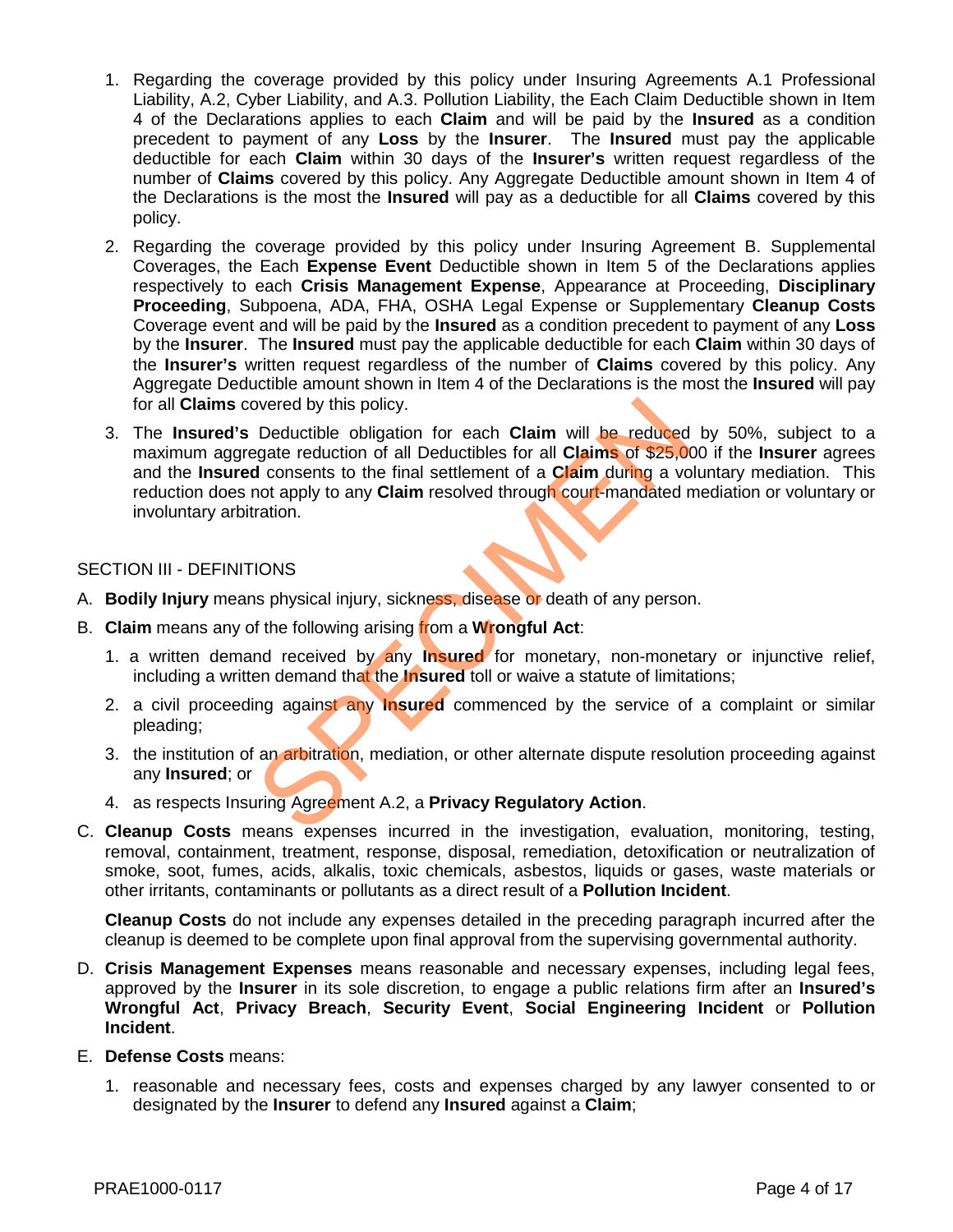- 2. all other reasonable and necessary fees, costs and expenses resulting from the investigation, discovery, defense, settlement or appeal of a **Claim** as authorized by the **Insurer**; and
- 3. the cost of a bond or appeal bond, required as a result of a **Claim**, including bonds to release attachments, but only for bond amounts not exceeding the applicable Limit of Liability; however, the **Insurer** has no obligation to apply for, guarantee or furnish any such bond.

**Defense Costs** do not include the remuneration, salaries, overhead, fees or expenses of either the **Insured's** or the **Insurer's** regular employees or officials or any fees or expenses incurred prior to the time that a **Claim** is first made against any **Insured** and reported to the **Insurer**. **Defense Costs** will be paid first and will reduce, and may exhaust, the Limits of Liability shown in Items 4 and 5 of the Declarations.

- F. **Disciplinary Proceeding** means a proceeding before a disciplinary board or similar entity or official to determine violations of disciplinary rules or rules of professional conduct, professional misconduct or other matters relating to licensing and discipline. **Disciplinary Proceeding** does not include charges, investigations or actions filed with a regulatory agency or official, including, without limitation, the Securities and Exchange Commission, the U.S. Patent & Trademark Office or the Internal Revenue Service.
- G. **Expense Event** means any appearance at a proceeding, **Disciplinary Proceeding**, subpoena, regulatory or administrative action, corporate reputation damage or Supplementary **Cleanup Costs**  event that triggers coverage under Insuring Agreements B.1, B2, B.3, B.4, B.5 or B.6.
- H. **Information Custodian** means any third party that possesses **Non-public Personal Information** or **Proprietary Business Information** on behalf of the **Named Insured** and which is required to maintain the confidentiality and integrity of that information by a written contract with the **Named Insured**. existe.<br>
Search any appearance at a proceeding, **Disciplinary** Instrative action, corporate reputation damage or Supplem<br>
Soverage under Insuring Agreements B.1, B2, B.3, B.4, B.5<br> **dian** means any third party that possess
- I **Information System** means any electronic device, electronic and paper storage media, as well as any communications networks, including cloud or other multi-tenant storage models.
- J. **Insured** means:
	- 1. the **Named Insured** and any **Subsidiary**;
	- 2. any past, present or future owner, principal, officer, director, partner, stockholder, shareholder, member, manager or employee of the **Named Insured** or any **Subsidiary** for **Professional Services** rendered on behalf of the **Named Insured** or any **Subsidiary**;
	- 3. the estate, heirs, executors, administrators, assigns and legal representatives of each of the **Insureds** in the event of the **Insured's** death, incapacity, insolvency or bankruptcy, but only to the extent that such **Insured** would otherwise be provided coverage under this policy;
	- 4. any **Insured's** legal spouse, including any natural person qualifying as a domestic partner under the provisions of any applicable state, federal or local law in the United States, but only with respect to **Loss** resulting from **Professional Services** of the **Named Insured**;
	- 5. all joint ventures entered into, but only for liability arising out of **Professional Services** performed by any **Insured** as a participant in a joint venture project; or,
	- 6. any employee, intern, volunteer or independent contractor of the **Named Insured** or any **Subsidiary**, but only as respects **Professional Services** rendered on behalf of the **Named Insured** or **Subsidiary**.
- K. **Insurer** means the insurance company issuing this policy as shown in the Declarations.
- L. **Loss** means a monetary judgment or settlement that an **Insured** becomes legally obligated to pay as a result of a **Claim**, including punitive or exemplary damages where insurable under applicable law.
	- 1. **Loss** includes:
		- a. **Defense Costs**; and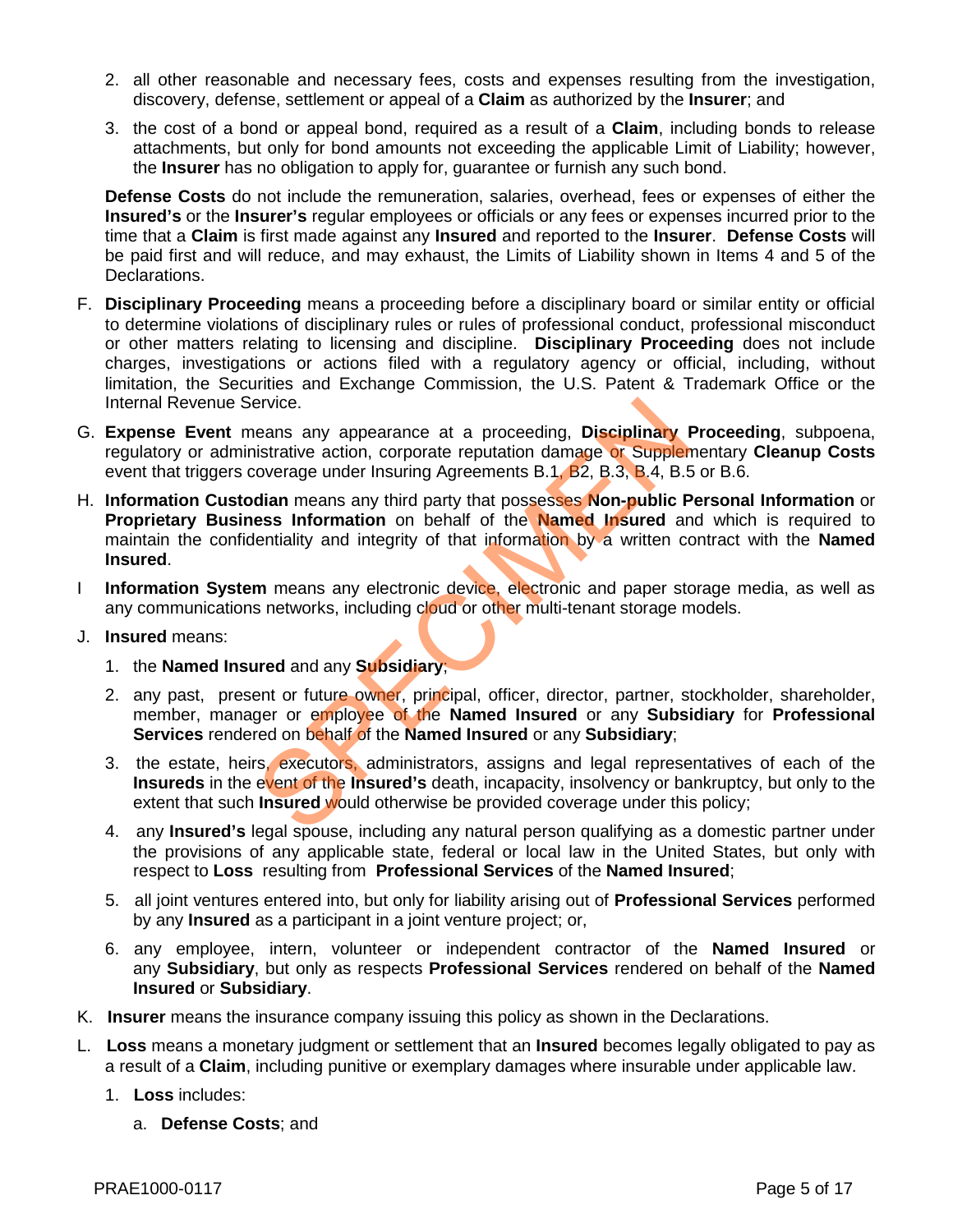- b. pre and post judgement interest on the entire amount of any judgment which accrues after the entry of the judgment and before the **Insurer** has paid or tendered or deposited in the Court that part of the judgment that does not exceed the policy limit.
- c. As regards the coverage provided under SECTION I COVERAGES, Insuring Agreement A.2 Cyber Liability, **Loss** includes the following for which an **Insured** becomes legally obligated to pay as the result of a **Claim** to which this insurance applies:
	- (1) **Regulatory Fines And Penalties** if, and to the extent that, such amounts are insurable under the law of the jurisdiction most favorable to the insurability of such **Regulatory Fines And Penalties** provided such jurisdiction has a substantial relationship to the relevant **Insureds**, the **Insurer**, or the **Claim**; and
	- (2) **Regulatory Restitution**.
- d. As regards coverage provided under SECTION I COVERAGES, Insuring Agreement A.3. Pollution Liability, **Loss** includes **Cleanup Costs** for which the **Insured** becomes legally obligated to pay as the result of a **Claim** for which this insurance applies.
- 2. **Loss** does not include:
	- a. any fines, penalties, taxes or sanctions, whether imposed by law or otherwise (except as provided above with respect to punitive or exemplary damages or **Regulatory Fines and Penalties**); nclude:<br>
	senalties, taxes or sanctions, whether imposed by law ove with respect to punitive or exemplary damages or<br>
	eduction or restitution);<br>
	ich are uninsurable under applicable law; or<br>
	omplying with any injunctive, de
	- b. the return, reduction or restitution of fees or expenses (except as provided above with respect to **Regulatory Restitution**);
	- c. amounts which are uninsurable under applicable law; or
	- d. the cost of complying with any injunctive, declaratory or administrative relief.
- M. **Named Insured** means the person or entity designated in Item 1 of the Declarations and any **Predecessor** of such entity.
- N. **Non-public Personal Information** means any of the following information, if not already publicly available:
	- 1. social security number, driver's license or government issued identification number;
	- 2. credit, debit, bank, credit union or brokerage account numbers, balances or account histories;
	- 3. telephone numbers or telephone records;
	- 4. medical records, health insurance identification numbers or other protected health information; or
	- 5. any other non-public information that can be used to identify that individual as specified by a **Privacy Regulation**.

#### O. **Personal Injury Offense** means:

- 1. false arrest, humiliation, mental anguish, emotional distress, unlawful detention, false imprisonment, wrongful entry, eviction or other invasion of private occupancy, abusive litigation, abuse of process or malicious prosecution;
- 2. the publication or utterance of a libel or slander or other defamatory or disparaging material, or a publication or utterance in violation of any individual's right to privacy; or
- 3. misrepresentation in advertising, infringement of copyright, trademark, service mark, trade dress or trade name.
- P. **Policy Period** means the period from the inception date of this policy to the expiration date of this policy, as shown in Item 2 of the Declarations, or its earlier termination date, if any.

Any extension of the **Policy Period** will not result in an increase or reinstatement of the Limit of Liability.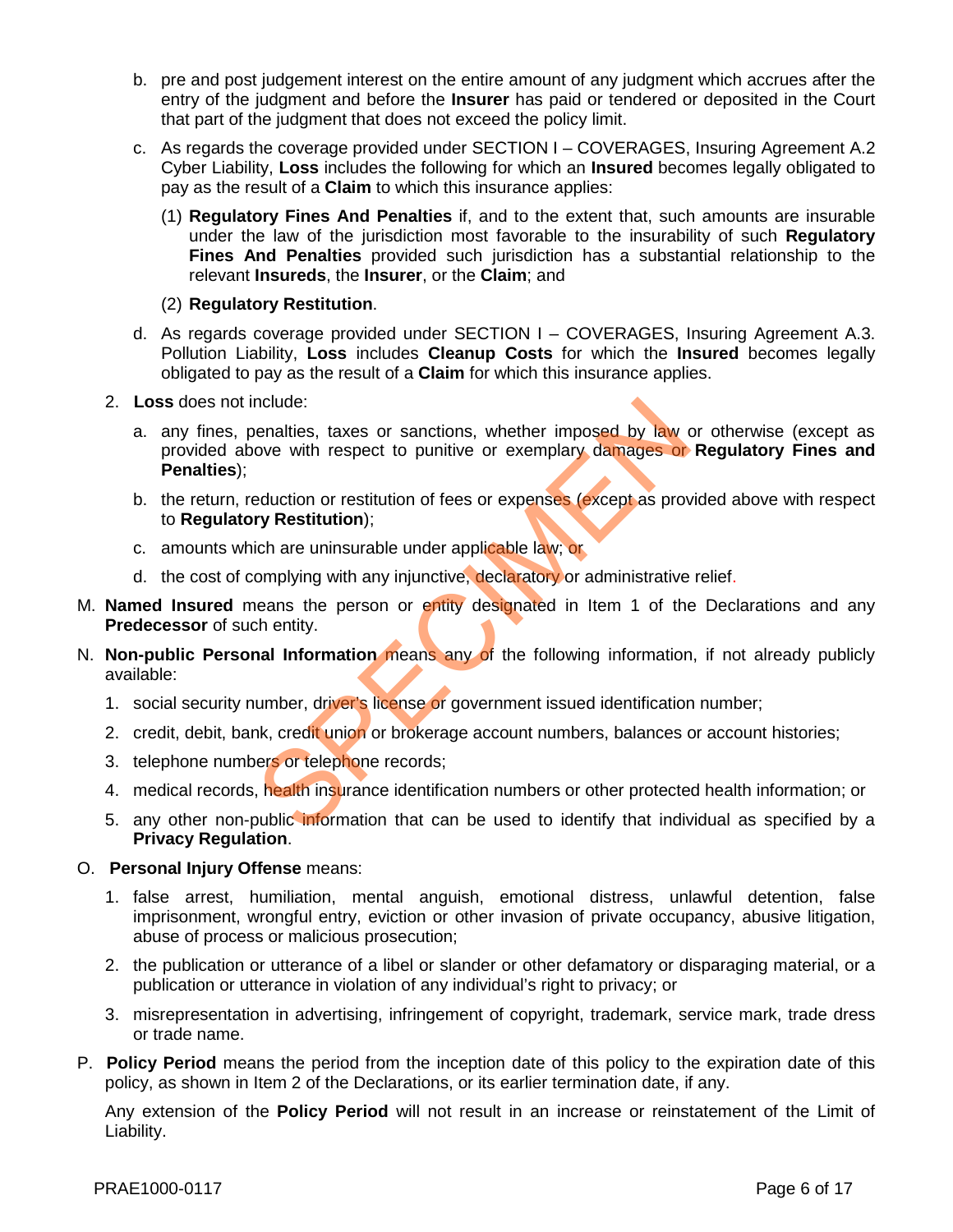- Q. **Pollution Incident** means an alleged or actual discharge, dispersal, release, seepage, migration or escape of smoke, soot, fumes, acids, alkalis, toxic chemicals, asbestos, liquids or gases, waste materials or other irritants, contaminants or pollutants into or upon land, the atmosphere or any watercourse or body of water arising from a **Wrongful Act** taking place on or after the Retroactive Date, if any, shown in the Declarations, that causes **Bodily Injury** or **Property Damage**.
- R. **Potential Claim** means:
	- 1. any **Wrongful Act** which might reasonably be expected to give rise to a **Claim** against any **Insured** under the policy;
	- 2. any breach of duty to a client or third party, which has not resulted in a **Claim** against any of the **Insureds**; or
	- 3. receipt of notice of a **Disciplinary Proceeding** or subpoena.
- S. **Predecessor** means an individual or entity engaged in **Professional Services** whose financial assets and liabilities the **Named Insured** is the majority successor in interest.
- T. **Privacy Breach** means any of the following arising from a **Wrongful Act** taking place on or after the Retroactive Date, if any, shown in Item 8 of the Declarations:
	- 1. the alleged unauthorized alteration, collection, copying, disclosure, dissemination or viewing of **Non-public Personal Information** or **Proprietary Business Information** in any form, from any source, because of an Insured's failure to protect such information from unauthorized access or unauthorized use;
	- 2. the alleged accidental release or loss of **Non-public Personal Information** or **Proprietary Business Information**;
	- 3. the alleged wrongful collection, use or sale of **Non-public Personal Information** in any form; and
	- 4. an **Insured's** alleged failure to correct the **Non-public Personal Information** of a third party that is stored on the **Named Insured's Information System** once notified by the affected individual or that individual's legal counsel.

**Privacy Breach** includes the **Named Insured's** vicarious liability for the privacy breach of **Nonpublic Personal Information** or **Proprietary Business Information** in the care, custody and control of an **Information Custodian** to whom the **Named Insured** entrusted that information.

- U. **Privacy Regulation** means any current or future statute or regulation applying to the collection, dissemination or storage of **Non-public Personal Information** promulgated by a **Privacy Regulator** including, but not limited to, state breach notice laws, HIPAA, the Hi-Tech Act, the Federal Trade Commission (FTC) Red Flag rules, Gramm-Leach Bliley or the European Union (EU) Data Protection Act. any, shown in Item 8 of the Declarations:<br>
uuthorized alteration, collection, copying, disclosure, diss<br>
sonal Information or Proprietary Business Information<br>
e:<br>
cidental release or loss of Non-public Personal Informatio
- V. **Privacy Regulator** means any local, state or federal government of the United States, any provincial or federal government in Canada, the European Union or a member state of the European Union.
- W. **Privacy Regulatory Action** means the institution of an investigation, an administrative hearing or civil charges by a **Privacy Regulator** under a **Privacy Regulation** arising out of an actual or alleged **Privacy Breach**.
- X. **Professional Services** means those services performed for others, by or on behalf of any **Insured**, whether for a fee or pro bono, as:
	- 1. an Architect;
	- 2. an Engineer;
	- 3. a Construction Manager;
	- 4. a Land Surveyor;
	- 5. a Landscape Architect;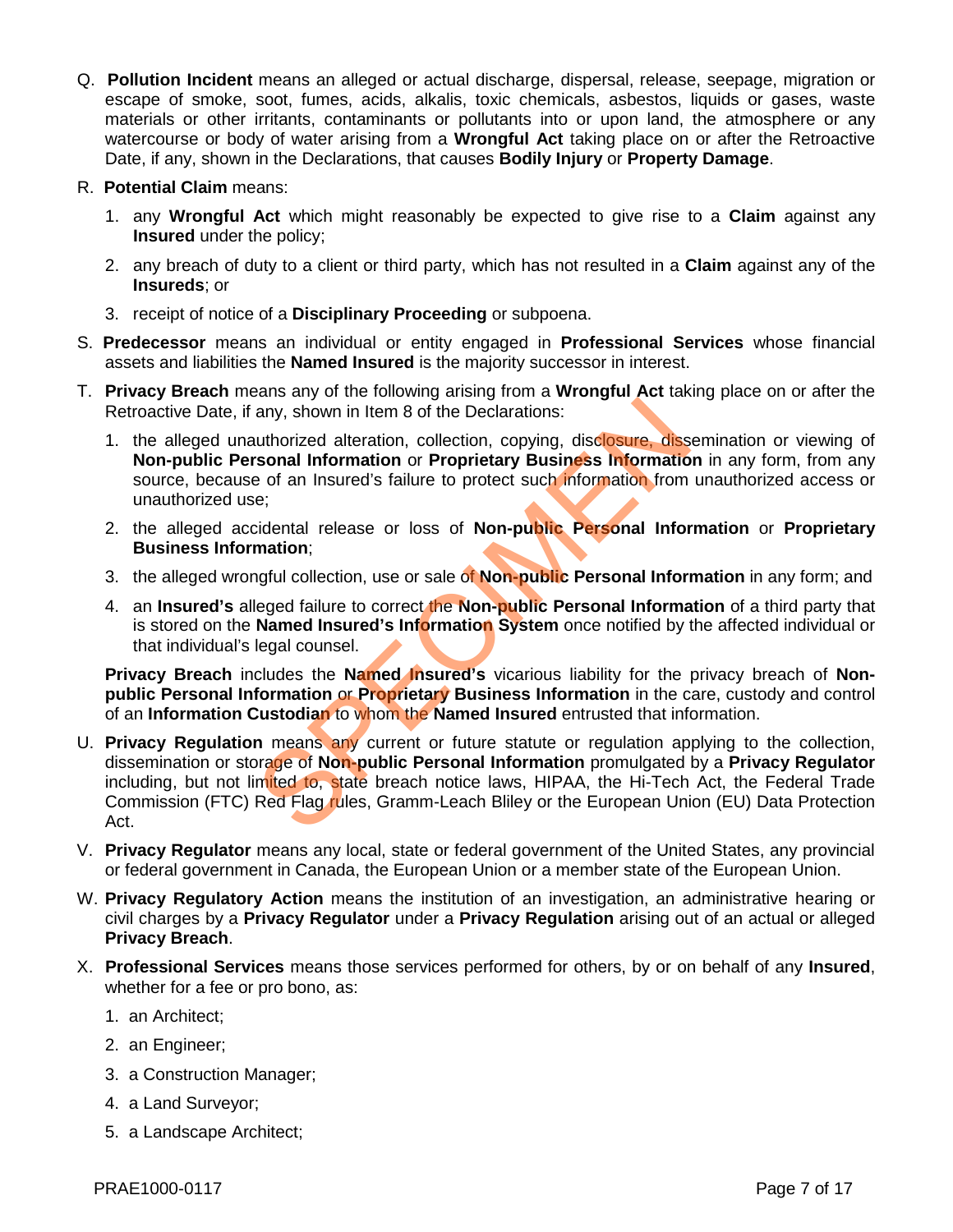- 6. an Expert or Forensic Witness;
- 7. a Scientist;
- 8. a Laboratory Testing Consultant;
- 9. a Technical Consultant;
- 10. a Building Information Modeling Consultant;
- 11. a Computer Aided Design and Drafting Consultant;
- 12. an Interior Designer;
- 13. a Land Planner;
- 14. a Space Planner; or
- 15. a Leadership in Engineering and Environmental Design (LEED®) professional or sustainable development professional.

It is further understood that, regarding the coverage provided in this policy under Insuring Agreement A.2, **Professional Service** includes **Technology Services**.

- Y. **Property Damage** means physical injury to tangible property, including all resulting loss of use of that property.
- Z. **Proprietary Business Information** means business records, customer lists, trade secrets or any other non-public information entrusted to an **Insured** under a written contract to protect its confidentiality.
- AA **Regulatory Fines And Penalties** means those sums any **Insured** is required to pay as part of the settlement or judgment of a **Privacy Regulatory Action** to which this insurance applies.
- BB. **Regulatory Restitution** means sums deposited into a fund for the purpose of providing compensation to individuals affected by a **Privacy Breach** as part of a settlement or judgment resulting from a **Privacy Regulatory Action**.
- CC. **Security Event** means any of the following arising from a **Wrongful Act** taking place on or after the Retroactive Date, if any, shown in Item 8 of the Declarations:
	- 1. the **Insured's** inadvertent transmission of malicious computer code to a third party;
- 2. the failure to prevent the use of the **Named Insured's Information System** to harm a third party's **Information System** including the failure to prevent the use of the **Named Insured's Information System** to launch a denial of service attack; Service includes Technology Services.<br>
means physical injury to tangible property, including all res<br>
ess Information means business records, customer list<br>
information entrusted to an Insured under a written<br>
And Penaltie
	- 3. the inability of the **Named Insured** or third party to access the **Named Insured's Information System** due to the failure to prevent a denial of service attack, damage from malicious computer code, unauthorized access to or unauthorized use of the **Named Insured's Information System**; or
	- 4. the corruption, destruction or loss of electronic data held within the **Named Insured's Information System** as the direct result of malicious computer code, a denial of service attack or from unauthorized access to, or unauthorized use of, the **Named Insured's Information System.**
- DD. **Social Engineering Incident** means the following arising from a **Wrongful Act** taking place on or after the Retroactive Date, if any, shown in Item 8 of the Declarations:

An **Insured** having transferred, paid or delivered funds or data as a direct result of a fraudulent written instruction, electronic instruction (including e-mail or web-based instruction) or telephone instruction which is intended to mislead an Insured through misrepresentation of a material fact that is relied upon in good faith by such **Insured**.

EE. **Subsidiary** means: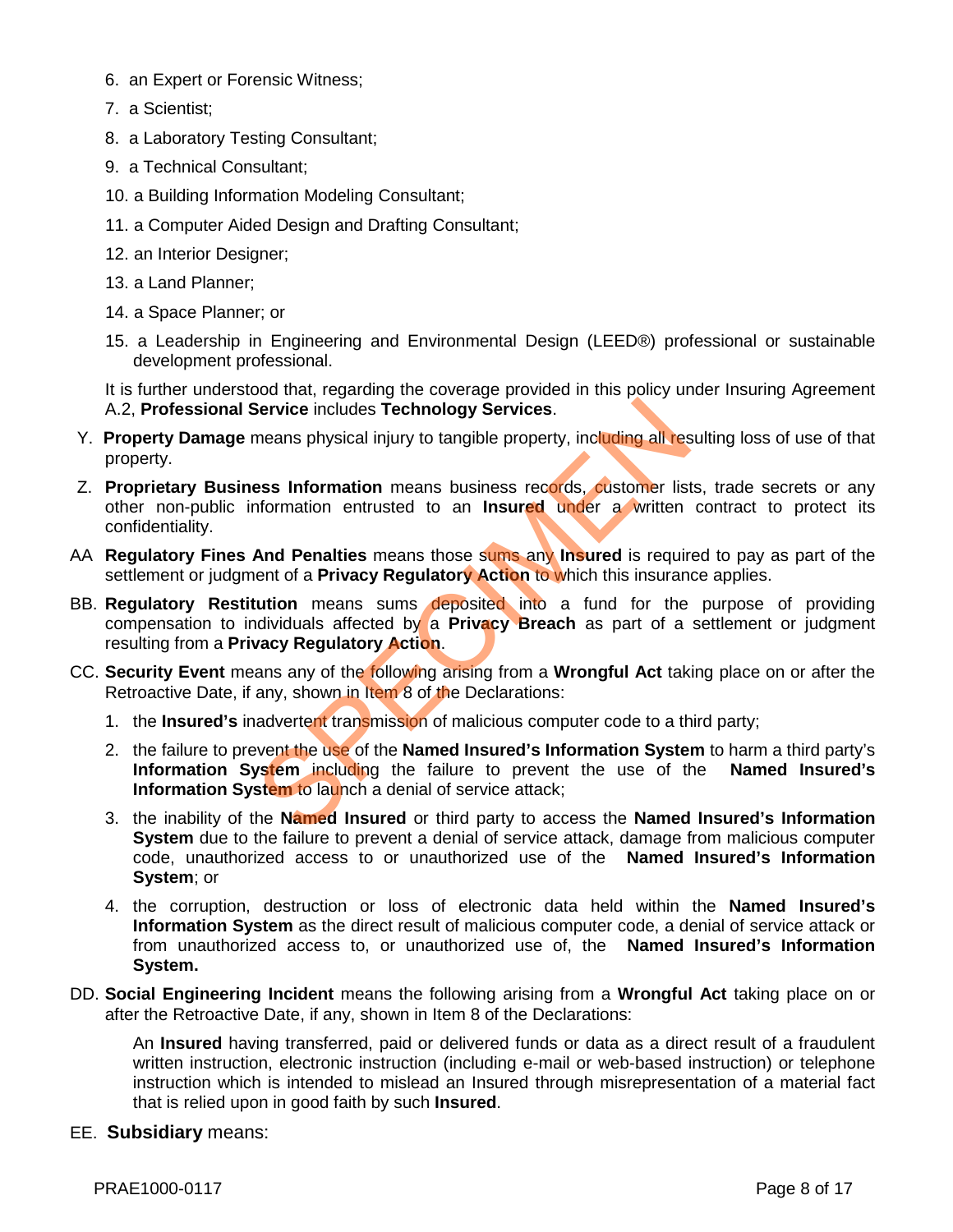- 1. any entity in which more than 50% of the outstanding voting securities or voting rights representing the present right to vote for election of directors, officers, any **Insured**, or any equivalent executives, is owned or controlled by the **Named Insured**, either directly or indirectly on or before the effective date of this policy;
- 2. any entity after the effective date of this policy by reason of being created or acquired by the **Named Insured** after such date, if the gross revenues of the created or acquired entity for the prior year are equal to or greater than 50% of the annual gross revenues of the **Named Insured** as reflected in the **Named Insured's** most recent audited consolidated financial statement prior to such creation or acquisition; or
- 3. any entity after the effective date of this policy by reason of being created or acquired by the **Named Insured** after such date, other than as described in subsection 2. above, but such entity will be a **Subsidiary** only for either (i) a period of 30 days from the date such entity was created or acquired by the **Named Insured**; or (ii) until the end of the **Policy Period**, whichever occurs first.

Provided, however, that **Subsidiary** will not mean any entity which is a financial institution, including but not limited to any bank, insurance company, insurance agent/broker, securities broker/dealer, investment advisor, mutual fund or hedge fund.

**Subsidiary** also means any foundation or charitable trust controlled or directly sponsored by the **Named Insured**.

Provided, however, this policy will only apply to **Wrongful Acts** committed or allegedly committed after the effective date an entity becomes a **Subsidiary** and prior to the effective date such entity ceases to be a **Subsidiary**. mutual fund or hedge fund.<br>
eans any foundation or charitable trust controlled or di<br>
this policy will only apply to **Wrongful Acts committed**<br>
date an entity becomes a **Subsidiary and prior to** the et<br> **sidiary.**<br> **LCCS**

FF. **Technology Products** means computer or telecommunications hardware or software, or related electronic product that you develop, create, manufacture, distribute, license, lease or sell to your clients and for whom **Professional Services** are rendered.

#### GG. **Technology Services** means:

- 1. information technology consulting;
- 2. the administration, analysis, design, engineering, installation, integration, maintenance, management and programming of information systems or networks;
- 3. the analysis, development, delivery, design and support of business application software;
- 4. the design, hosting, maintenance, or programming of websites;
- 5. the distributing, installing, maintaining, marketing, selling and training in the use of electronic or computer related hardware or software; and
- 6. the assembly, design, development, distribution, installation, licensing, leasing, maintenance, manufacturing, ore repair of the **Insured's Technology Products**.
- HH. **Wrongful Act** means any actual or alleged act, error, omission or breach of duty by any **Insured** in the rendering of or failure to render **Professional Services**. **Wrongful Act** also means an actual or alleged **Personal Injury Offense** by any **Insured** in the rendering of or failure to render **Professional Services**.

#### SECTION IV - EXCLUSIONS

This policy does not apply to any **Claim** or **Expense Event**:

A. arising out of a **Wrongful Act**, **Privacy Breach**, **Security Event**, **Social Engineering Incident**, **Pollution Incident** or **Expense Event** occurring prior to the **Policy Period** if, prior to the effective date of the first Architects & Engineers Professional Liability Insurance Policy issued by the **Insurer** to the **Named Insured** and continuously renewed and maintained in effect prior to the **Policy Period**: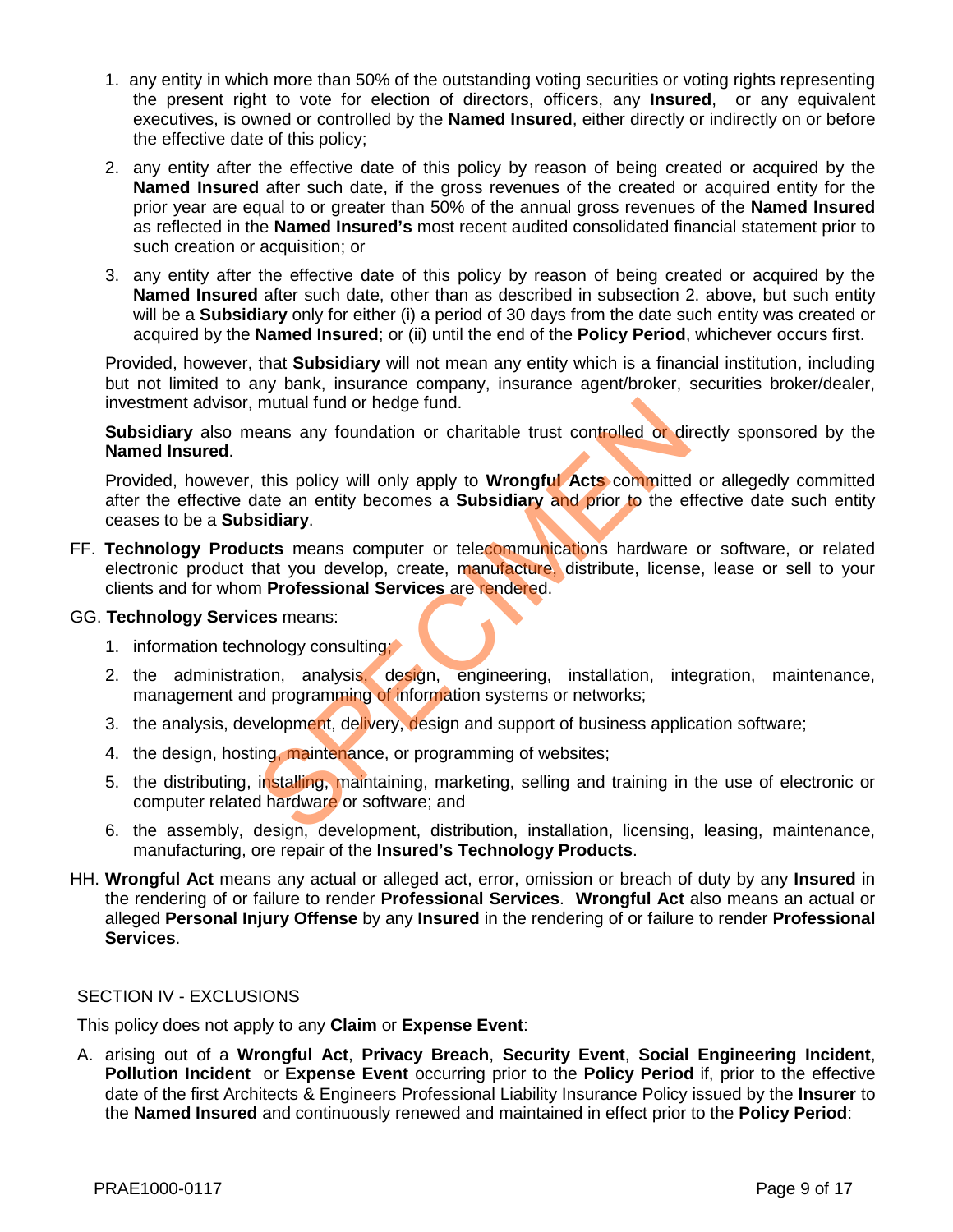- 1. any **Insured** gave notice to any prior insurer of any such **Claim**, (including any **Potential Claim** that might lead to such **Claim**), **Wrongful Act**, **Privacy Breach**, **Security Event**, **Social Engineering Incident** or **Pollution Incident**; or
- 2. any **Insured** had a reasonable basis to believe that the **Insured** had committed a **Wrongful Act**, violated a disciplinary rule, or engaged in professional misconduct.
- B. arising out of any actual or alleged intentional, criminal, dishonest, malicious or fraudulent act, error or omission by any **Insured**.

This Exclusion does not apply to:

- 1. any **Personal Injury Offense** that results from any **Insured's** rendering or failing to render **Professional Services**; or
- 2. any of the **Insureds**, unless such intentional criminal, dishonest, malicious or fraudulent act, error or omission is established by a final adjudication of the **Claim** or a final adjudication in any judicial, administrative or alternative dispute resolution proceeding.

For purposes of this Exclusion, no such act of one of the **Insureds** will be imputed to any of the **Insureds** who were not aware of and did not participate in such act.

- C. arising out of any **Insured's** services or capacity as an officer, director, partner, owner, member, manager or employee of any corporation, partnership, association or any other business enterprise or charitable organization of any kind or nature other than:
	- 1. the **Named Insured;**
	- 2. any entity other than the **Named Insured**:
		- a. that is managed, or controlled by any **Insured**;
		- b. in which any **Insured**, individually or collectively, has an ownership interest in excess of 49%; or
		- c. which wholly or partly owns, operates or manages the **Named Insured**.
- D. arising out of any actual or alleged violation or breach by any **Insured** of the responsibilities, obligations or duties imposed by the Employee Retirement Income Security Act of 1974, Telephone Consumer Protection Act (TCPA), Securities Act of 1933, Securities Exchange Act of 1934, the Racketeer Influenced and Corrupt Organizations Act 18 USC Sections 1961 et seq., the Controlling the Assault of Non-Solicited Pornography and Marketing ACT (CAN-SPAM) of 2003, the Fair Credit Reporting Act (FCRA), Fair and Accurate Credit Transactions Act (FACTA), or amendments thereto of any of these, or any similar provision of any federal, state or local statute, regulation, ordinance or common law. not aware of and did not participate in such act.<br>
Insured's services or capacity as an officer, director, p<br>
ee of any corporation, partnership, association or any othe<br>
ion of any kind or nature other than:<br>
ured;<br>
than

This Exclusion does not apply if any **Insured** is deemed to be a fiduciary solely by reason of **Professional Services** rendered with respect to any employee benefit plan.

#### E. arising out of **Bodily Injury** or **Property Damage**.

This Exclusion does not apply to **Bodily Injury** resulting from a **Personal Injury Offense** or to the extent that any such **Bodily Injury** or **Property Damage** results from any **Insured's** rendering of or failure to render **Professional Services**.

- F. arising out of
	- 1. any **Insured's** actual or alleged liability under any oral or written contract or agreement, including but not limited to express warranties or guarantees; or
	- 2. any actual or alleged liability of others that any **Insured** assumes under any oral or written contract or agreement.

However, this exclusion will not apply to the **Insured's** liability that exists in the absence of such contract or agreement.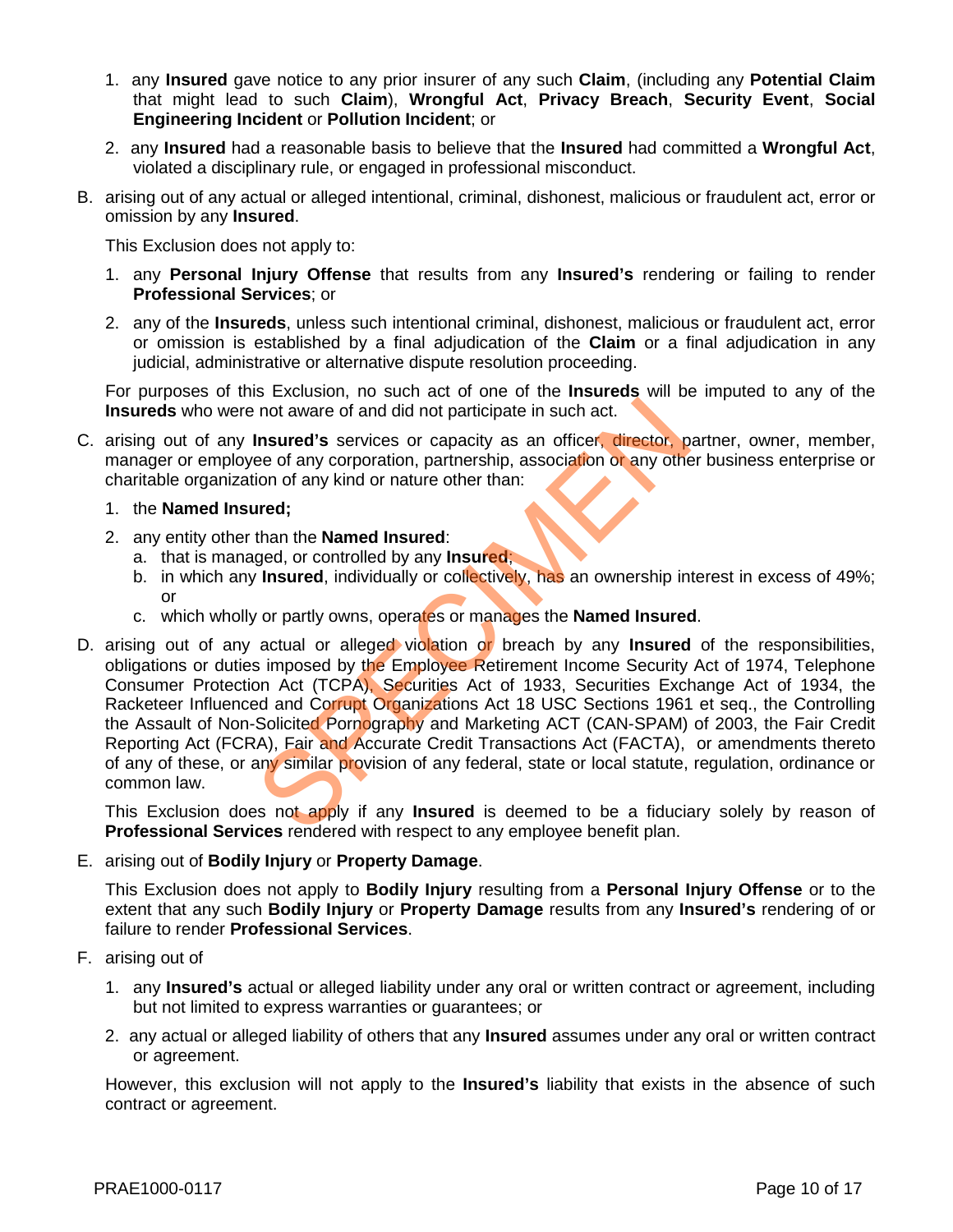In a foreign jurisdiction where the **Insured's** liability to a client is predicated only on contractual liability, item F.1 of this Exclusion does not apply except to the extent that the **Insured** has agreed to pay consequential or liquidated damages.

This exclusion does not apply to liability assumed by the **Insured** in a client contract.

- G. made by any **Insured** against any other **Insured**.
- H. arising out of infringement of patent or misappropriation of trade secret, resulting in unfair competition or restraint of trade law, rule or regulation.
- I. arising out of an actual or alleged violation of any anti-trust or price-fixing rule or regulation.
- J. arising out of any actual or alleged cost to repair or replace faulty workmanship actually or allegedly performed by any **Insured** on any construction, erection, fabrication, installation, assembly, manufacture or remediation, including any materials, parts, or equipment furnished in connection therewith.
- K. arising out of the design or manufacture of any goods or products which are sold or supplied by any **Insured** or by others under license from any **Insured**. This exclusion does not apply to software sold or supplied by the **Insured** to it's client in connection with the **Insured's** provision of other **Professional Services** for that client.
- L. arising out of any **Insured's** employment obligations, decisions, practices or policies as an employer, including but not limited to any **Claim** under worker's compensation, unemployment compensation, employee benefits, or disability benefits law or similar laws.
- M. arising out of any actual or alleged discrimination, humiliation, harassment or misconduct, including but not limited to that which is based on an individual's race, religion, color, gender, sexual orientation, national origin, age, disability, or marital status. This exclusion does not apply to otherwise covered **Claims** brought under the Americans with Disabilities Act, the Fair Housing Act, or any similar state or local law or ordinance. For the Unit of the Named Instants at the end of the Compaction and liability insurance applicable to the Named Instituted to any Claim under worker's compensation, unemption of disability benefits law or similar laws.<br>
Ac

# SECTION V – EXTENDED REPORTING PERIODS

In the event this policy is cancelled or non-renewed by either the **Named Insured** or the **Insurer**, an **Insured** is entitled to the extensions of coverage shown in this Section.

A. Automatic Extended Reporting Period

An Extended Reporting Period is automatically provided to the **Named Insured** without additional charge. This period starts at the end of the **Policy Period** and lasts for 60 days, or the date another policy for professional liability insurance applicable to the **Named Insured** takes effect, whichever occurs first.

- 1. There will be no entitlement to this Automatic Extended Reporting Period if cancellation or nonrenewal is due to any **Insured's** non-payment of premium or deductible due, or failure to comply with the terms and conditions of the policy, or if the Policy was issued based upon a misrepresentation by any **Insured**.
- 2. This Automatic Extended Reporting Period will be subject to all the terms and conditions of this policy and will apply to **Claims** first made against any **Insured** and reported to the **Insurer** during the Automatic Extended Reporting Period and that arise out of any **Wrongful Act** that occurred or is alleged to have occurred subsequent to the Retroactive Date, if any, and before the end of the **Policy Period**.
- 3. The fact that the period during which **Claims** may be reported to the **Insurer** under this policy by way of this Automatic Extended Reporting Period does not in any way increase the Limits of Insurance of this policy.
- 4. If any other policy of insurance in effect would apply to any **Claims** first made against the **Insured** during the Automatic Extended Reporting Period, then coverage provided under this Automatic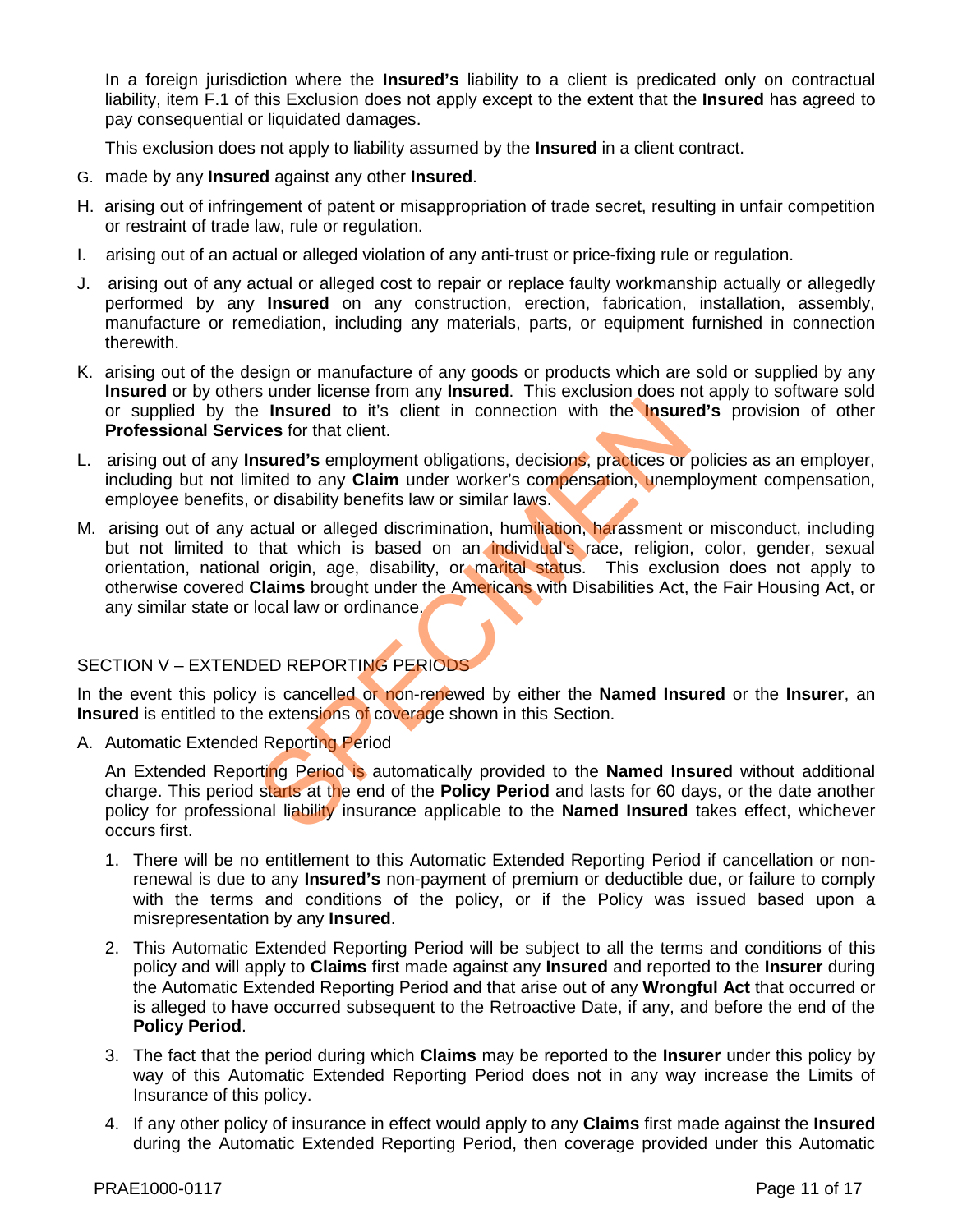Extended Reporting Period will apply in excess of such other insurance.

- B. An Optional Extended Reporting Period is available to the **Named Insured**, but only by an endorsement and for an extra premium charge as shown in Item 7 of the Declarations.
	- 1. The **Named Insured** must give the **Insurer** a written request for the endorsement and pay any premium due within 60 days after the end of the **Policy Period**. The Optional Extended Reporting Period will not go into effect unless the **Named Insured** pays the additional premium promptly when due.
	- 2. The Optional Extended Reporting Period is non-cancellable and starts upon the expiration of the **Policy Period**.
	- 3. All premiums paid for the Optional Extended Reporting Period will be deemed fully earned and non-refundable as of the first day of the Optional Extended Reporting Period.
	- 4. There will be no entitlement to this Optional Extended Reporting Period if cancellation or nonrenewal is due to any **Insured's** non-payment of premium or deductible due, or failure to comply with the terms and conditions of the policy, or if the policy was issued based on a misrepresentation by any **Insured**.
	- 5. This Optional Extended Reporting Period will be subject to all the terms and conditions of this policy and will apply to **Claims** first made against any **Insured** and reported to the **Insurer** during the Automatic Extended Reporting Period and that arise out of any **Wrongful Act** that occurred or is alleged to have occurred subsequent to the Retroactive Date, if any, and before the end of the **Policy Period**.
	- 6. The fact that the period during which **Claims** may be reported to the **Insurer** under this extension does not in any way increase the Limits of Insurance of this policy.
- C. Nonpracticing Extended Reporting Period

If, during this **Policy Period**, any **Insured** permanently and totally retires or otherwise voluntarily ceases the practice of providing the **Professional Services** insured by this policy, and has been insured by a Professional Liability Insurance policy issued by the **Insurer** for at least the 7 consecutive years immediately preceding, and the **Insured** is at least 55 years of age, the **Insurer** will, subject to the provisions of paragraphs A. and B. above, issue a Nonpracticing Extended Reporting Period endorsement. In by any **Insured**.<br>
Sixtended Reporting Period will be subject to all the term<br>
pply to **Claims** first made against any **Insured and report**<br>
xtended Reporting Period and that arise out of any Wrong<br>
ve occurred subseque

- 1. This Nonpracticing Extended Reporting Period is provided until such **Insured** resumes the **Professional Services** insured by this policy, or until the death of such **Insured** in which case paragraph D.1 below, will apply.
- 2. No additional premium will be charged for this coverage, nor will any premium be refunded.
- D. Death or Disability Extended Reporting Period

If during the **Policy Period,** any **Insured** dies from a cause other than suicide or becomes totally and permanently disabled, an extended reporting period is provided until the executor or administrator is discharged or until the disability ends. However, the Death or Disability Extended Reporting Period will never be longer than seven years from the date of death or disability. No additional premium will be charged for this coverage, nor will any premium be refunded.

- 1. In the event of death, the **Insured's** estate must, no later than 60 days after the end of this **Policy Period**, provide the **Insurer** with written notice that the extended reporting period is desired. This notice must include written proof of the date of death.
- 2. In the event the **Insured** becomes totally and permanently disabled, the **Insured** or the **Insured's** legal guardian must, no later than 60 days after the end of this **Policy Period**, provide the **Insurer** with written notice that the extended reporting period is desired. This notice must include written proof that the **Insured** is totally and permanently disabled, including the date the disability began, certified by the attending physician. The **Insured** agrees to submit to medical examination(s) by any physician(s) designated by the **Insurer**, if requested.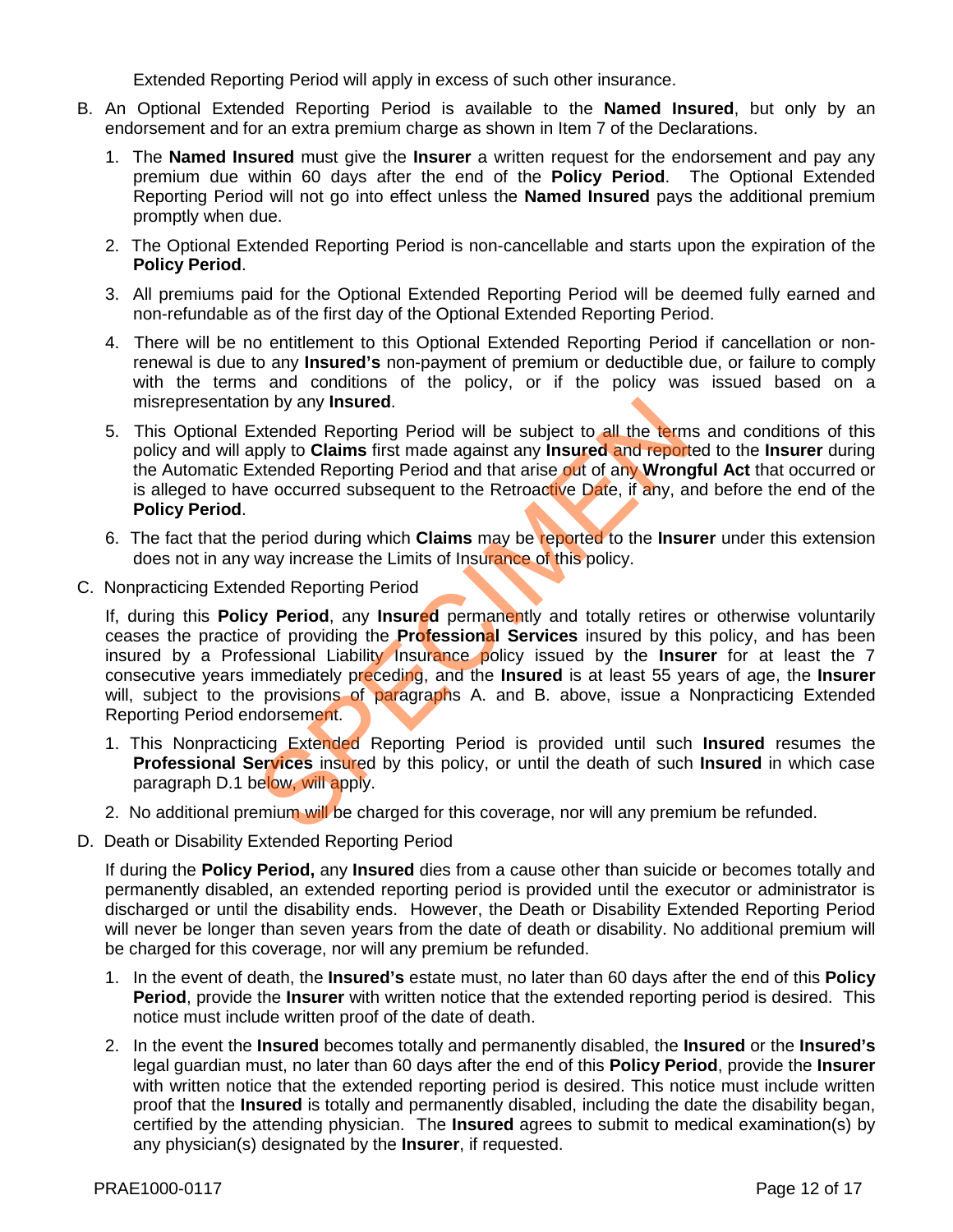This extended reporting period is subject to the conditions set forth in paragraphs A. and B. above.

# SECTION VI – GENERAL CONDITIONS

- A. Defense, Settlement And Cooperation
	- 1. The **Insurer** has the right and duty to defend any **Insured** against any **Claim**, even if the allegations of such **Claim** are groundless, false or fraudulent. The **Insurer** will designate, or, at the **Insurer's** sole discretion, approve counsel chosen by the **Insured** to defend the **Claim**. However, the **Insurer** has no duty to defend any **Insured** against any **Claim** to which this insurance does not apply.

This policy has provisions whereby the **Insurer** will pay on the **Insured's** behalf certain costs incurred as a result of defending a **Disciplinary Proceeding** or responding to a subpoena for documents or testimony; however the **Insurer** has no duty to defend the **Insured** in any such **Disciplinary Proceeding** or in connection with any such subpoena assistance as shown in SECTION I – COVERAGES, B. Supplemental Payments, item 5. of this policy.

- 2. The **Insurer** has the right to make any investigation the **Insurer** deems necessary and, with the **Insured's** consent, make any settlement of any **Claim** covered by the terms of this policy.
- 3. The **Insured** will not, except at the **Insured's** own cost, make any payment, admit any liability, settle any **Claim**, assume any obligation or incur any expense, without the **Insurer's** prior written consent, such consent not to be unreasonably withheld.
- 4. If the applicable Limit of Liability shown in Items 4 and 5 of the Declarations are exhausted by the payment of **Loss**, then all of the **Insurer's** obligations under this policy will be completely fulfilled and exhausted, and the **Insurer** will have no further obligations of any kind or nature whatsoever under this policy. If the applicable Limit of Liability shown in the Declarations is exhausted prior to settlement or judgment of any **Claim**, the **Insurer** will have the right to withdraw from further investigation or defense by tendering control of such investigation or defense to the **Insured**, and the **Insured** agrees, as a condition to the issuance of this policy, to accept such tender.
- 5. The **Insured** must cooperate with the **Insurer** and assist the **Insurer** in investigating and defending any **Claim** or **Potential Claim** or investigating any event resulting in coverage under Insuring Agreement B: Supplemental Payments. Upon the **Insurer's** request, the **Insured** must submit to examination and interrogation by the **Insurer's** representatives, under oath if required, and the **Insured** must attend hearings, depositions and trials, and assist in effecting settlement, securing and giving evidence, obtaining the attendance of witnesses and in the conduct of suits and other proceedings, as well as in the giving of a written statement or statements to the **Insurer's** representatives including investigating and coverage counsel, and meeting with such representatives for the purpose of investigating and defense, including the investigation of coverage issues or defense. The **Insured** must further cooperate with the **Insurer** and do whatever is necessary to secure and effect any rights of indemnity, contribution or apportionment which the **Insured** may have. is the right to make any investigation the **Insurer deems**<br>ent, make any settlement of any **Claim** covered by the term<br>if not, except at the **Insured's** own cost, make any payr<br>i, assume any obligation or incur any expense
- B. Reporting And Notice
	- 1.Reporting of **Claims**

If, during the **Policy Period** or any Extended Reporting Period, any **Claim** for a **Wrongful Act** is first made against any **Insured**, as a condition precedent to the **Insured's** right to coverage under this policy, the **Insured** must give the **Insurer** written notice of such **Claim** as soon as practicable, but in no event later than the later of 60 days after the expiration date or earlier termination date of this policy, or the expiration of any Extended Reporting Period, if applicable.

Timely and sufficient notice of a **Claim** by one of the **Insureds** will be deemed timely and sufficient notice for all of the **Insureds** involved in the **Claim**. Such notice must give full particulars of the **Claim**, including, but not limited to: a description of the **Claim** and **Wrongful Act**; the identity of the **Insured** and all potential claimants involved; a description of the injury or damages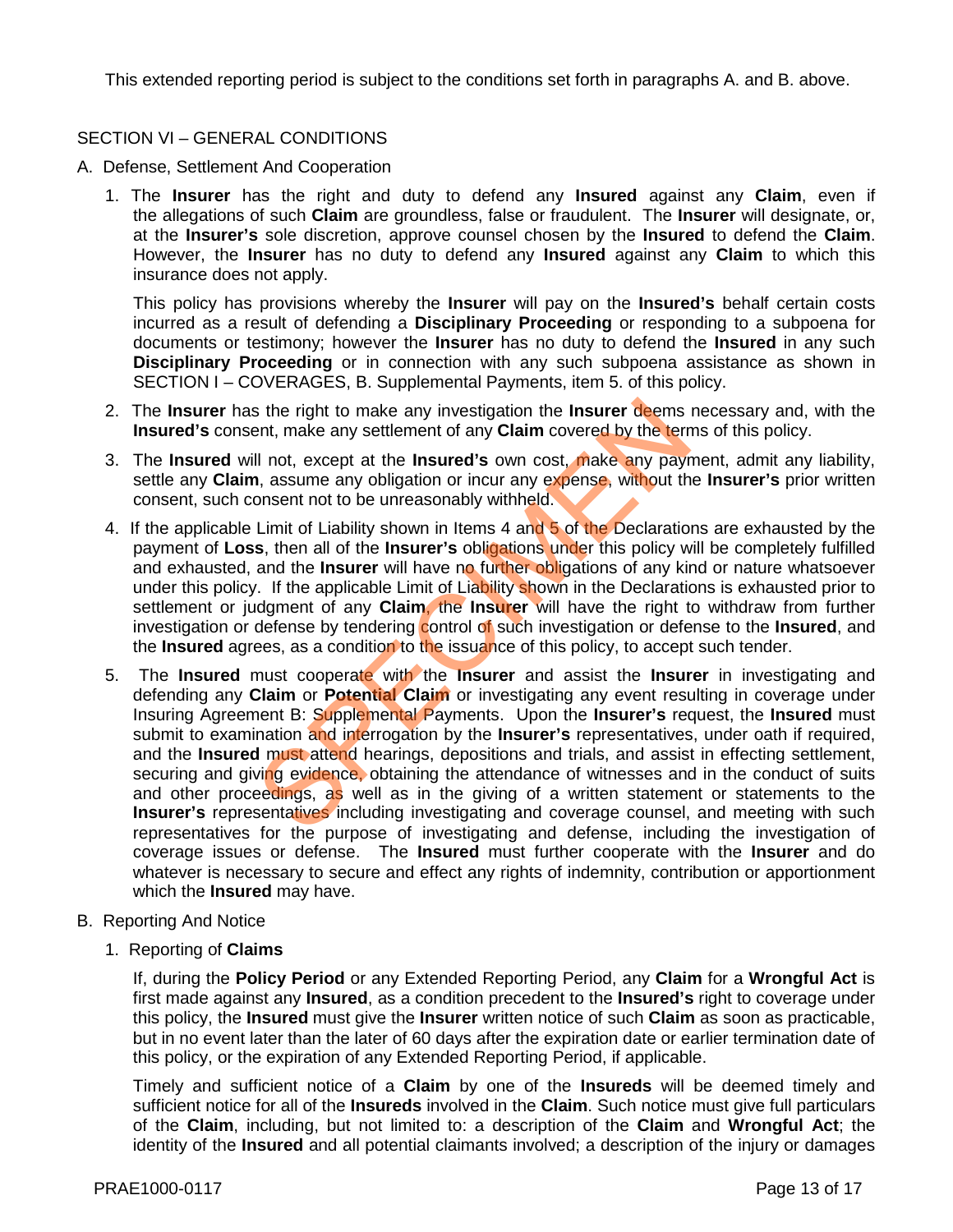that resulted from such **Wrongful Act**; information on the time, place and nature of the **Wrongful Act**; and the manner in which the **Insured** first became aware of the **Claim**.

2. Reporting of **Potential Claims**

If, during the **Policy Period**, any **Insured** first becomes aware of any **Potential Claim**, the **Insured** will give the **Insurer** written notice of such **Potential Claim** with full particulars as soon as practicable thereafter, but in any event before the end of the Policy Period. If such **Potential Claim** later becomes a **Claim** not otherwise excluded by this policy, such **Claim** will be treated as if the **Claim** had been first made during the **Policy Period**. Full particulars include, but are not limited to: a description of the **Potential Claim**; the identity of the **Insured** and all potential claimants involved; information on the time, place and nature of the **Potential Claim**; the manner in which the **Insured** first became aware of such **Potential Claim**; and the reasons the **Insured** believe the **Potential Claim** is likely to result in a **Claim**.

3. Notice regarding **Crisis Management Expenses**

If, during the **Policy Period,** a **Wrongful Act, Privacy Breach**, **Security Event**, **Social Engineering Incident** or **Pollution Incident** occurs, then as a condition precedent to the **Insured's** right to coverage under this policy for **Crisis Management Expenses**, the **Insured** must give the **Insurer** written notice of such **Wrongful Act, Privacy Breach**, **Security Event** or **Social Engineering Incident** as soon as practicable, but in no event later than the expiration date or earlier termination date of this policy.

Such notice must give full particulars of the **Wrongful Act, Privacy Breach**, **Security Event**, **Social Engineering Incident** or **Pollution Incident**, including, but not limited to: a description of the **Privacy Breach** or **Security Event**; the identity of the **Insured** and all potential claimants involved; and the manner in which the **Insured** first became aware of such **Wrongful Act, Privacy Breach**, **Security Event**, **Social Engineering Incident** or **Pollution Incident**. to coverage under this policy for Crisis Management I<br>to coverage under this policy for Crisis Management I<br>surer written notice of such Wrongful Act, Privacy Bre<br>rring Incident as soon as practicable, but in no event I<br>st

4. Notice of **Disciplinary Proceedings** and Subpoenas

If, during the **Policy Period**:

- a. a **Disciplinary Proceeding** is first initiated against any **Insured** and covered by SECTION I COVERAGES, B. Supplemental Payments, 3. Disciplinary Proceedings; or,
- b. any **Insured** first receives a subpoena covered by SECTION I COVERAGES, B. Supplemental Payments, 4. Subpoena Assistance;

then as a condition precedent to the **Insured's** right to coverage under this policy, the **Insured** must give the **Insurer** written notice of such **Disciplinary Proceeding** or subpoena as soon as practicable, but in no event later than the end of the **Policy Period**.

Such notice must give full particulars of the **Disciplinary Proceeding** or subpoena, including, but not limited to: a description of the **Disciplinary Proceeding** or subpoena; the identity of the **Insured** and all potential claimants involved; and the manner in which the **Insured** first became aware of such Disciplinary Proceeding or subpoena.

5. Notice required for Supplementary **Cleanup Costs** Coverage

If, during the **Policy Period**, a **Pollution Incident** occurs, then as a condition precedent to the **Insured's** right to coverage under this policy for Supplementary **Cleanup Costs** Coverage under SECTION I – COVERAGES, B. Supplemental Payments, 5. Supplementary **Cleanup Costs** Coverage, the **Insured** must immediately:

- a. record the specifics of the **Pollution Incident**, including how and when it took place, as well as details regarding the **Professional Service** provided;
- b. record a detailed description of the nature, scope and estimated amount of the **Cleanup Costs**; and
- c. notify the **Insurer** in writing as soon as practicable but in no event after the **Policy Period**.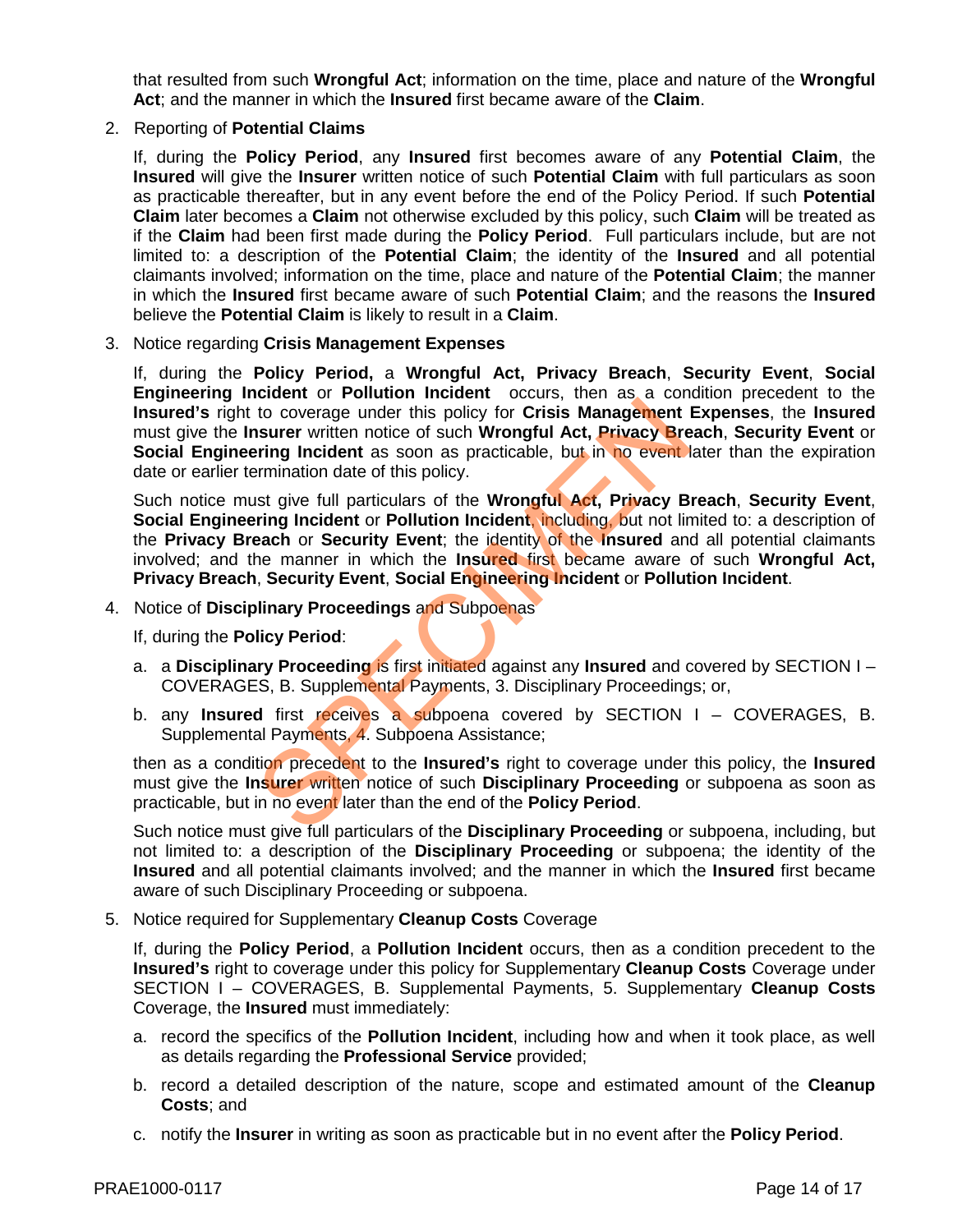6. Notices

All written notices required herein must be sent to the **Insurer** at the **Insurer's** physical address or e-mail address shown in Item 9 of the Declarations.

C. Multiple Wrongful Acts, **Claims** or Claimants

Two or more **Claims** arising out of a single **Wrongful Act**, or any series of related **Wrongful Acts**, will be considered a single **Claim**. Each **Wrongful Act**, in a series of related **Wrongful Acts**, will be deemed to have occurred on the date of the first such **Wrongful Act.**

- D. Organizational Changes
	- 1. If, during the **Policy Period**:
		- a. the **Named Insured** or any **Subsidiary** are merged with, consolidated into or acquired by or with another entity such that the **Named Insured** is not the surviving entity; or
		- b. a receiver, conservator, trustee, liquidator or rehabilitator, or any similar official is appointed for or with respect to the **Named Insured** or any **Subsidiary**; then

coverage under this policy will continue in full force and effect with respect to **Professional Services** rendered before such event, but coverage will cease with respect to **Professional Services** committed after such event. After any such event, this policy may not be canceled by the **Named Insured** and the entire premium for this policy will be deemed fully earned.

- 2. If, during the **Policy Period**, the **Named Insured** or any **Subsidiary** merges, consolidates or acquires an entity whose gross revenues for the prior year are equal to or greater than 50% of the annual gross revenues of the **Named Insured** as reflected in the **Named Insured's** most recent consolidated financial statement prior to such merger, consolidation or acquisition, then no coverage will be afforded under this policy for any **Claim** involving such assets or entity unless the following conditions are met: This policy will continue in full force and effect with reverd before such event, but coverage will cease with revert intited after such event. After any such event, this policy inted and the entire premium for this policy
	- a. The **Named Insured** provides written notice of such merger, consolidation creation, or acquisition to the **Insurer** within 60 days after the effective date of such merger, consolidation, creation or acquisition, or by the end of the **Policy Period**, whichever is earliest;
	- b. The **Named Insured** provides the **Insurer** with such information as the **Insurer** may deem necessary;
	- c. The **Named Insured** accepts any special terms, conditions, exclusions or additional premium charge as may be required; and
	- d. The **Insurer**, at the **Insurer's** sole discretion, agrees to provide such coverage.
- E. Other Insurance

This insurance will apply only as excess of the applicable Deductible amount shown in Items 4 and 5 of the Declarations and the amount of any other valid and collectible insurance available to any **Insured** whether such other insurance is stated to be primary, pro rata, contributory, excess, contingent or otherwise, unless such other insurance is specifically written as excess insurance over the Limits of Liability provided in this policy.

- F. Cancellation and Non-Renewal
	- 1. Cancellation
		- a. The **Named Insured** may cancel this policy by mailing or delivering advance written notice to the **Insurer** at the **Insurer's** address shown in Item 9 of the Declarations, stating when cancellation will be effective. If the **Insured** cancels this policy, the **Insurer** will retain the customary short rate portion of the premium.
		- b. The **Insurer** may cancel this policy by mailing written notice to the first **Named Insured** shown in Item 1 of the Declarations stating when, not less than 30 days thereafter (or such longer period of time as required by applicable law), such cancellation will be effective.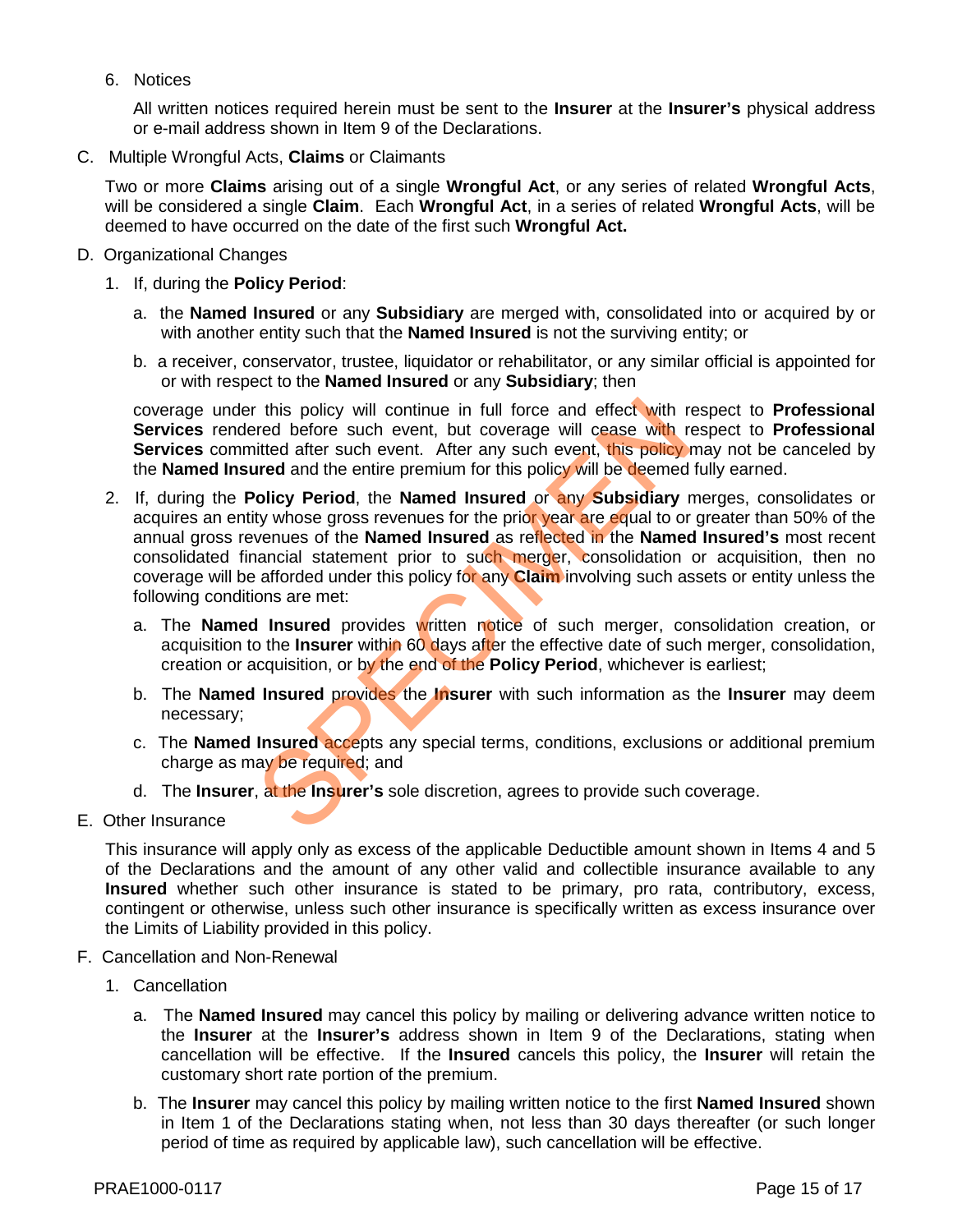- c. However, if the **Insurer** cancels this policy because the **Named Insured** has failed to pay a premium or Deductible when due, the **Insurer** may cancel this policy by mailing written notice of cancellation to the first **Named Insured** shown in Item 1 of the Declarations stating when, not less than 10 days thereafter (or such longer period of time as required by applicable law), such cancellation will be effective. Such notice will apply to all of the **Insureds**. If cancelled by the **Insurer**, earned premium will be computed pro rata.
- 2. Non-renewal

If the **Insurer** elects not to renew this policy, the **Insurer** will mail to the first **Named Insured** shown in Item 1 of the Declarations written notice of non-renewal at least 60 days prior to the expiration date of this policy. If the notice is not given at least 60 days prior to the expiration date, the policy will continue in force until 60 days after the notice of intent not to renew is received by the **Insured**.

Notice of non-renewal will not be required if the **Named Insured** has obtained replacement coverage or have requested or agreed to non-renewal.

G. Subrogation

In the event of any payment under this policy, the **Insurer** will be subrogated to all the **Insured's** rights of recovery against any person or organization; provided that the **Insurer** will not exercise any rights of subrogation against any of the **Insureds** who did not commit the wrongdoing.

The **Insured** will execute and deliver instruments, papers, and do whatever else is necessary to secure such rights, and do nothing to prejudice such rights.

Any amount recovered upon the exercise of such rights of subrogation will be applied as follows: first, to the repayment of expenses incurred in recovery by exercise of such subrogation rights; second, to **Loss** paid by the **Insured** in excess of the limits of liability; third, to **Loss** paid by the **Insurer**; fourth, to **Loss** paid by the **Insured** in excess of the deductible amount; and last, to the repayment of any deductible amount paid by the **Insured**.

Notwithstanding the above, the **Insurer** hereby waives such subrogation rights against any **Insured**  under this policy, and also against any client of the **Insured,** to the extent that the **Insured** had, prior to any **Claim** or circumstance that might reasonably be expected to be the basis of a **Claim**, a written agreement to waive such rights, provided that prior to such writing no **Insured** had a basis to believe that any matter asserted in such **Claim** or circumstance might reasonably be expected to be the basis of a **Claim**. In no event will any **Insured** waive any of its rights of subrogation after it has become aware of any **Claim**, or any circumstances that may give rise to a **Claim**, against any **Insured**. r payment under this policy, the **Insurer** will be subroga<br>gainst any person or organization; provided that the **Insu**<br>n against any of the **Insureds** who did not commit the wron<br>xecute and deliver instruments, papers, and

H. Bankruptcy or Insolvency

Bankruptcy or insolvency of any **Insured** or of any **Insured's** estate will not relieve the **Insurer** of any of the **Insurer's** obligations or deprive the **Insurer** of any of the **Insurer's** rights under this policy.

I. Policy Territory

This policy applies to **Wrongful Acts** occurring anywhere in the world where legally permissible; however, no coverage will be available under this policy for any **Claim** brought, or occurring in any country with which the United States of America does not have active diplomatic relations at the time such **Claim** is made.

All premiums, Limits of Liability, deductibles and other amounts under this policy are expressed and payable in the currency of the United States of America. If judgment is rendered, settlement is denominated or another element of **Loss** under this policy is stated in a currency other than United States Dollars, payment under this policy will be made in United States Dollars at the rate of exchange on the date the final judgment is reached, the amount of the settlement is agreed upon or the other element of **Loss** is due, respectively.